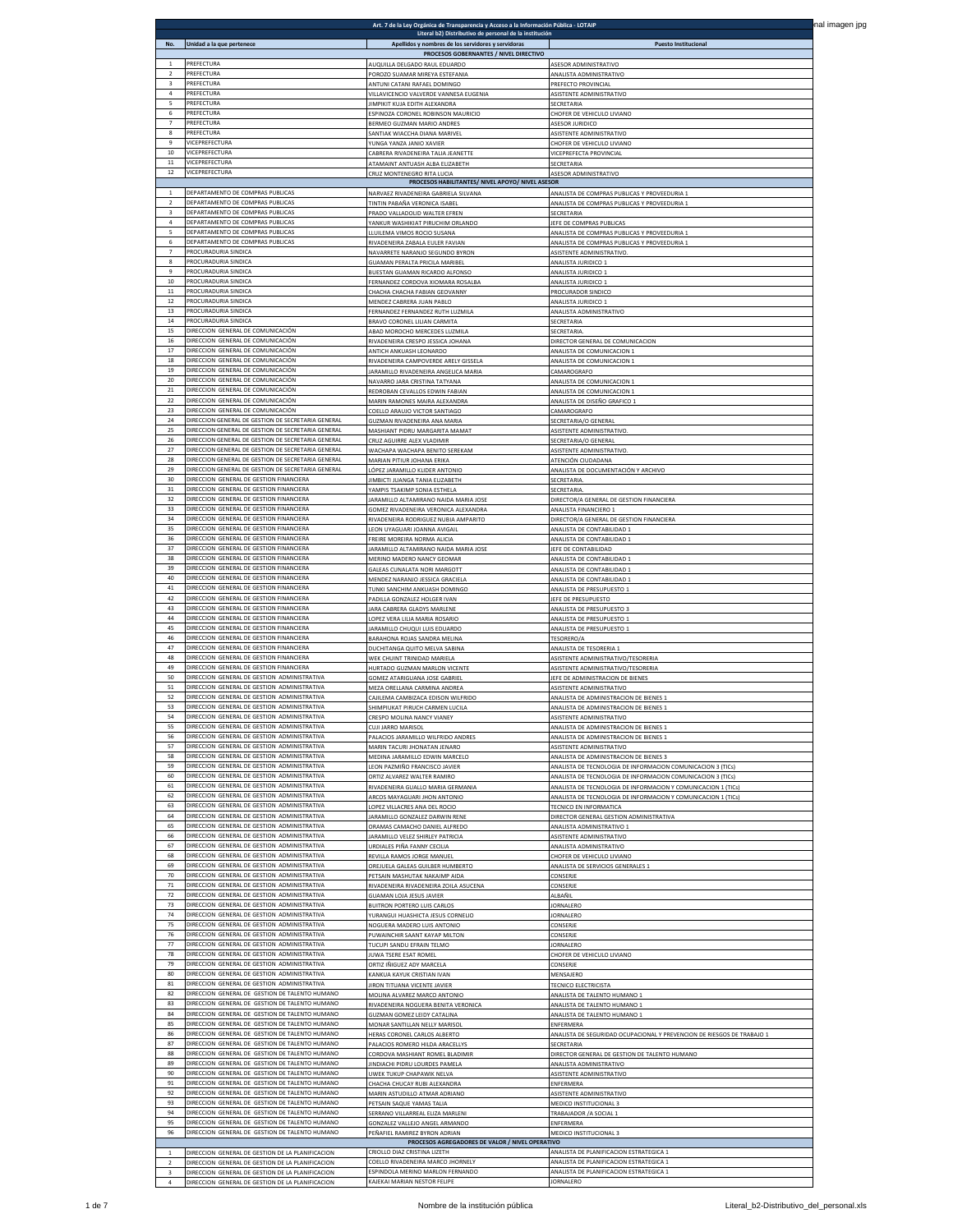| 5                   | DIRECCION GENERAL DE GESTION DE LA PLANIFICACION                                                        | GUARACA GONZALEZ DIEGO PATRICIO                                  | JEFE DE PLANIFICACIÓN ESTRATEGICA DEL DE <u>SARROLLO Y ORDENAMIENTO T<b>RONOLÍNOL</b>INSt<b>itucio</b>nal imagen jpg</u>              |  |
|---------------------|---------------------------------------------------------------------------------------------------------|------------------------------------------------------------------|---------------------------------------------------------------------------------------------------------------------------------------|--|
| 6<br>$\overline{7}$ | DIRECCION GENERAL DE GESTION DE LA PLANIFICACION<br>DIRECCION GENERAL DE GESTION DE LA PLANIFICACION    | UNKUCH KUNKUMAS ALEX PATRICIO<br>VILLA RODRIGUEZ MONICA RAQUEL   | CADENERO<br>ANALISTA DE PLANIFICACION ESTRATEGICA 2                                                                                   |  |
| 8                   | DIRECCION GENERAL DE GESTION DE LA PLANIFICACION                                                        | BRAVO ZAMBRANO CYNTHIA ELIZABETH                                 | ANALISTA DE PLANIFICACION ESTRATEGICA 1                                                                                               |  |
| $\overline{9}$      | DIRECCION GENERAL DE GESTION DE LA PLANIFICACION                                                        | GUAMAN BUESTAN ADRIAN ALEJANDRO                                  | ANALISTA DE PLANIFICACION ESTRATEGICA 1                                                                                               |  |
| 10                  | DIRECCION GENERAL DE GESTION DE LA PLANIFICACION                                                        | FLORES JARAMILLO MAURICIO FABIAN<br>SHARUPI WARUSHA WISUM MIGUEL | ANALISTA DE PLANIFICACION ESTRATEGICA 1<br><b>JORNALERO</b>                                                                           |  |
| 11<br>$12$          | DIRECCION GENERAL DE GESTION DE LA PLANIFICACION<br>DIRECCION GENERAL DE GESTION DE LA PLANIFICACION    | CHIRIAPA MASHIANT GILSON BERNABE                                 | <b>JORNALERO</b>                                                                                                                      |  |
| 13                  | DIRECCION GENERAL DE GESTION DE LA PLANIFICACION                                                        | SANDO MASHU PEDRO ANGUASH                                        | CADENERO                                                                                                                              |  |
| 14                  | DIRECCION, GENERAL DE GESTION DE LA PLANIFICACION                                                       | RIVADENEIRA JARAMILLO JHOAN JHUNIOR                              | ANALISTA DE PLANIFICACION INSTITUCIONAL 1                                                                                             |  |
| 15<br>16            | DIRECCION GENERAL DE GESTION DE LA PLANIFICACION<br>DIRECCION GENERAL DE GESTION DE LA PLANIFICACION    | CAIVINAGUA INGA JOEL MODESTO<br>SOLANO QUEZADA JORGE MIGUEL      | JEFE DE PLANIFICACION INSTITUCIONAL, PROYECTOS, MONITOREO Y EVALUACION DE ESTUDIOS VIALI<br>ANALISTA DE PLANIFICACION INSTITUCIONAL 1 |  |
| 17                  | DIRECCION GENERAL DE GESTION DE LA PLANIFICACION                                                        | MOROCHO GONZALEZ RUTH PATRICIA                                   | ANALISTA DE PLANIFICACION INSTITUCIONAL 3                                                                                             |  |
| 18                  | DIRECCION GENERAL DE GESTION DE LA PLANIFICACION                                                        | GUAMBAÑA CHERREZ RUBEN SEBASTIAN                                 | ANALISTA DE PLANIFICACION INSTITUCIONAL 1                                                                                             |  |
| 19                  | DIRECCION GENERAL DE GESTION DE LA PLANIFICACION                                                        | CORDOVA MOLINA DENIS MAGALI                                      | SECRETARIA                                                                                                                            |  |
| 20<br>21            | DIRECCION GENERAL DE GESTION DE LA PLANIFICACION<br>DIRECCION GENERAL DE GESTION DE LA PLANIFICACION    | UJUKAM KAWARIM GERMAN MARTIN<br>TIWIRAM CHIRIAP JULIO MARIO      | JEFE DE PARTICIPACION SOCIAL Y CIUDADANA<br>CHOFER DE VEHICULO PESADO                                                                 |  |
| 22                  | DIRECCION GENERAL DE GESTION DE LA PLANIFICACION                                                        | DIFILO BUENO ANGELO IVAN                                         | JEFE DE COOPERACION INTERNACIONAL                                                                                                     |  |
| 23                  | DIRECCION GENERAL DE GESTION DE LA PLANIFICACION                                                        | RIVADENEIRA MARTINEZ LENA CARLA                                  | ANALISTA DE COOPERACION INTERNACIONAL 1                                                                                               |  |
| 24<br>25            | DIRECCION GENERAL DE GESTION DE LA PLANIFICACION<br>DIRECCION GENERAL DE GESTION DE LA PLANIFICACION    | ORBE JARAMILLO JOSE LUIS<br>WACHAPA MASHIANT SHAUK REBECA        | ANALISTA DE COOPERACION INTERNACIONAL 1<br>CONSERJE                                                                                   |  |
| 26                  | DIRECCION GENERAL DE GESTION DE LA PLANIFICACION                                                        | TAYOPANTA CHUMPI DANIELA CRISTINA                                | SECRETARIA                                                                                                                            |  |
| 27                  | DIRECCION GENERAL DE GESTION DE LA PLANIFICACION                                                        | WISUM PUWAINCHIR ARUTAM MARCONI                                  | CHOFER DE VEHICULO LIVIANO                                                                                                            |  |
| 28                  | DIRECCION GENERAL DE GESTION DE LA PLANIFICACION                                                        | ALVA RIOFRIO DARWIN ANTONIO                                      | DIRECTOR GENERAL DE PLANIFICACION                                                                                                     |  |
| 29                  | DIRECCION GENERAL DE GESTION DE LA PLANIFICACION<br>DIRECCION GENERAL DE OBRAS PUBLICAS, CONECTIVIDAD Y | RUIZ NORIEGA ALICIA RUFINA                                       | ANALISTA ADMINISTRATIVO                                                                                                               |  |
| 30                  | TRANSPORTE MULTIMODAI                                                                                   | HUAMBUTZEREQUE CHINKIM JANINA YUMI                               | AISTENTE ADMINISTRATIVO                                                                                                               |  |
| 31                  | DIRECCION GENERAL DE OBRAS PUBLICAS, CONECTIVIDAD Y<br>TRANSPORTE MULTIMODAL                            | NAULA CHIMBOLEMA MILTON CLAUDIO                                  | OPERADOR DE RODILLO                                                                                                                   |  |
| 32                  | DIRECCION GENERAL DE OBRAS PUBLICAS, CONECTIVIDAD Y                                                     |                                                                  |                                                                                                                                       |  |
|                     | TRANSPORTE MULTIMODAL                                                                                   | COZAR VELIN ISIDRO ALBERTO                                       | CHOFER DE VEHICULO PESADO                                                                                                             |  |
| 33                  | DIRECCION GENERAL DE OBRAS PUBLICAS, CONECTIVIDAD Y<br>TRANSPORTE MULTIMODAI                            | PICHAMA NARANJO CARLOS EFRAIN                                    | ORNALERO                                                                                                                              |  |
| 34                  | DIRECCION GENERAL DE OBRAS PUBLICAS, CONECTIVIDAD Y                                                     |                                                                  |                                                                                                                                       |  |
|                     | TRANSPORTE MULTIMODAL<br>DIRECCION GENERAL DE OBRAS PUBLICAS, CONECTIVIDAD Y                            | ENTZACUA CHACHA CHRISTIAAN GEOVANNY                              | OPERADOR DE TRACTOR                                                                                                                   |  |
| 35                  | <b>FRANSPORTE MULTIMODAL</b>                                                                            | NURINKIAS CHUINT EDUARDO MARTIN                                  | GUARDIAN/GUARDIAN ADMINISTRATIVO                                                                                                      |  |
| 36                  | DIRECCION GENERAL DE OBRAS PUBLICAS, CONECTIVIDAD Y<br><b>FRANSPORTE MULTIMODAI</b>                     | SOLIS SHIQUI WASHINGTON STALIN                                   | <b>NALISTA DE VIALIDAD 1</b>                                                                                                          |  |
| 37                  | DIRECCION GENERAL DE OBRAS PUBLICAS, CONECTIVIDAD Y                                                     |                                                                  |                                                                                                                                       |  |
|                     | <b>TRANSPORTE MULTIMODAL</b>                                                                            | AGUIRRE ARIAS MILTON JACINTO                                     | CHOFER DE VEHICULO PESADO                                                                                                             |  |
| 38                  | DIRECCION GENERAL DE OBRAS PUBLICAS, CONECTIVIDAD Y<br><b>FRANSPORTE MULTIMODAL</b>                     | TUNGUI YAMBIQUI SANDRO                                           | JORNALERO                                                                                                                             |  |
| 39                  | DIRECCION GENERAL DE OBRAS PUBLICAS, CONECTIVIDAD Y                                                     |                                                                  |                                                                                                                                       |  |
|                     | TRANSPORTE MULTIMODAI<br>DIRECCION GENERAL DE OBRAS PUBLICAS, CONECTIVIDAD Y                            | ZABALA VALLEJO LUIS LEONARDO                                     | ORNALERO                                                                                                                              |  |
| 40                  | TRANSPORTE MULTIMODAL                                                                                   | SAMANIEGO MALDONADO FREDDY RODOLFO                               | CHOFER DE VEHICULO PESADO                                                                                                             |  |
| 41                  | DIRECCION GENERAL DE OBRAS PUBLICAS, CONECTIVIDAD Y<br>TRANSPORTE MULTIMODAL                            | ORTEGA LALVAY MECIAS ROMAN                                       | OPERADOR DE EXCAVADORA                                                                                                                |  |
| 42                  | DIRECCION GENERAL DE OBRAS PUBLICAS, CONECTIVIDAD Y                                                     |                                                                  |                                                                                                                                       |  |
|                     | <b>FRANSPORTE MULTIMODAL</b><br>DIRECCION GENERAL DE OBRAS PUBLICAS, CONECTIVIDAD Y                     | RIERA ALVEAR ANIVAL AUGUSTO                                      | OPERADOR DE MOTONIVELADORA                                                                                                            |  |
| 43                  | TRANSPORTE MULTIMODAL                                                                                   | CORDOVA JAYA FLAVIO ROLANDO                                      | CHOFER DE VEHICULO PESADO                                                                                                             |  |
| 44                  | DIRECCION GENERAL DE OBRAS PUBLICAS, CONECTIVIDAD Y<br>TRANSPORTE MULTIMODAL                            | AREVALO ORELLANA ROMEL VINICIO                                   | CHOFER DE VEHICULO PESADO                                                                                                             |  |
| 45                  | DIRECCION GENERAL DE OBRAS PUBLICAS, CONECTIVIDAD Y                                                     |                                                                  |                                                                                                                                       |  |
|                     | RANSPORTE MULTIMODA                                                                                     | CHACON NARANJO LUIS GERARDO                                      | CHOFER DE VEHICULO PESADO                                                                                                             |  |
| 46                  | DIRECCION GENERAL DE OBRAS PUBLICAS, CONECTIVIDAD Y<br>TRANSPORTE MULTIMODAL                            | MASHIANT KANIRAS ALEXANDRO BARTOLO                               | OPERADOR DE EXCAVADORA                                                                                                                |  |
| 47                  | DIRECCION GENERAL DE OBRAS PUBLICAS, CONECTIVIDAD Y                                                     |                                                                  |                                                                                                                                       |  |
|                     | TRANSPORTE MULTIMODAL<br>DIRECCION GENERAL DE OBRAS PUBLICAS, CONECTIVIDAD Y                            | GOMEZ PARREÑO CLEVER ROBERTO                                     | OPERADOR DE MAQUINARIA O EQUIP                                                                                                        |  |
| 48                  | <b>FRANSPORTE MULTIMODAL</b>                                                                            | VILLAVICENCIO VILLAVICENCIO JORGE LUIS                           | CHOFER DE VEHICULO PESADO                                                                                                             |  |
| 49                  | DIRECCION GENERAL DE OBRAS PUBLICAS, CONECTIVIDAD Y<br>TRANSPORTE MULTIMODAL                            | PITIUR INTIAI YANKUAM VICENTE                                    | CADENERO                                                                                                                              |  |
| 50                  | DIRECCION GENERAL DE OBRAS PUBLICAS, CONECTIVIDAD Y                                                     |                                                                  |                                                                                                                                       |  |
|                     | TRANSPORTE MULTIMODAL<br>DIRECCION GENERAL DE OBRAS PUBLICAS, CONECTIVIDAD Y                            | TOAPANTA NAMBEL JUAN CARLOS                                      | JORNALERO                                                                                                                             |  |
| 51                  | TRANSPORTE MULTIMODAL                                                                                   | AYUI PAPUE TUKUP ENRIQUE                                         | OPERADOR DE EXCAVADORA                                                                                                                |  |
| 52                  | DIRECCION GENERAL DE OBRAS PUBLICAS, CONECTIVIDAD Y<br>TRANSPORTE MULTIMODAL                            | VIZUMA TUNGUI EDDER ANDRES                                       | <b>JORNALERO</b>                                                                                                                      |  |
| 53                  | DIRECCION GENERAL DE OBRAS PUBLICAS, CONECTIVIDAD Y                                                     |                                                                  |                                                                                                                                       |  |
|                     | TRANSPORTE MULTIMODAL                                                                                   | GUTIERREZ ROMAN GERMAN VITERVO                                   | CHOFER DE VEHICULO PESADO                                                                                                             |  |
| 54                  | DIRECCION GENERAL DE OBRAS PUBLICAS, CONECTIVIDAD Y<br><b>FRANSPORTE MULTIMODAL</b>                     | REIBAN QUITO HUGO FERNANDO                                       | ANALISTA DE VIALIDAD 1                                                                                                                |  |
| 55                  | DIRECCION GENERAL DE OBRAS PUBLICAS, CONECTIVIDAD Y                                                     |                                                                  |                                                                                                                                       |  |
|                     | TRANSPORTE MULTIMODAL<br>DIRECCION GENERAL DE OBRAS PUBLICAS, CONECTIVIDAD Y                            | TUITS TIMIAS ALEX DANILO                                         | ORNALERO                                                                                                                              |  |
| 56                  | TRANSPORTE MULTIMODAL                                                                                   | ZABALA VALLEJO JULIO GABRIEL                                     | CHOFER DE VEHICULO PESADO                                                                                                             |  |
| 57                  | DIRECCION GENERAL DE OBRAS PUBLICAS, CONECTIVIDAD Y<br><b>RANSPORTE MULTIMODAL</b>                      | SHIKI ASAMAT ARUTAM SAMUEL                                       | <b>JORNALERO</b>                                                                                                                      |  |
| 58                  | DIRECCION GENERAL DE OBRAS PUBLICAS, CONECTIVIDAD Y                                                     |                                                                  |                                                                                                                                       |  |
|                     | TRANSPORTE MULTIMODAL<br>DIRECCION GENERAL DE OBRAS PUBLICAS, CONECTIVIDAD Y                            | AIZALLA LUMBE RAMIRO                                             | CHOFER DE VEHICULO PESADO                                                                                                             |  |
| 59                  | TRANSPORTE MULTIMODAL                                                                                   | GALLARDO RODRIGUEZ MARVIN GIOBERTI                               | OPERADOR DE EXCAVADORA                                                                                                                |  |
| 60                  | DIRECCION GENERAL DE OBRAS PUBLICAS, CONECTIVIDAD Y<br><b>FRANSPORTE MULTIMODAL</b>                     | IMBIQUITE VILLARREAL CRISTOFHER FERNANDO                         | <b>JORNALERO</b>                                                                                                                      |  |
| 61                  | DIRECCION GENERAL DE OBRAS PUBLICAS, CONECTIVIDAD Y                                                     |                                                                  |                                                                                                                                       |  |
|                     | TRANSPORTE MULTIMODAL                                                                                   | NIVELO WASHINGTON OSWALDO                                        | JORNALERO                                                                                                                             |  |
| 62                  | DIRECCION GENERAL DE OBRAS PUBLICAS, CONECTIVIDAD Y<br>TRANSPORTE MULTIMODAL                            | RODRIGUEZ AVILES RENE JAIME                                      | CHOFER DE VEHICULO PESADO                                                                                                             |  |
| 63                  | DIRECCION GENERAL DE OBRAS PUBLICAS, CONECTIVIDAD Y                                                     |                                                                  |                                                                                                                                       |  |
|                     | TRANSPORTE MULTIMODAL<br>DIRECCION GENERAL DE OBRAS PUBLICAS, CONECTIVIDAD Y                            | CARDENAS RIERA MARCO EUCLIDES                                    | JORNALERO                                                                                                                             |  |
| 64                  | TRANSPORTE MULTIMODAL                                                                                   | CHAVEZ ILLESCAS ANGEL JULIO                                      | ORNALERO                                                                                                                              |  |
| 65                  | DIRECCION GENERAL DE OBRAS PUBLICAS, CONECTIVIDAD Y<br><b>TRANSPORTE MULTIMODAL</b>                     | FUENTES PARDO NELSON FRANCISCO                                   | CHOFER DE VEHICULO PESADO                                                                                                             |  |
| 66                  | DIRECCION GENERAL DE OBRAS PUBLICAS, CONECTIVIDAD Y                                                     |                                                                  |                                                                                                                                       |  |
|                     | TRANSPORTE MULTIMODAL<br>DIRECCION GENERAL DE OBRAS PUBLICAS, CONECTIVIDAD Y                            | BARBA CASTRO JULIO BLADIMIR                                      | ANALISTA DE VIALIDAD 1                                                                                                                |  |
| 67                  | <b>FRANSPORTE MULTIMODAL</b>                                                                            | BERREZUETA TORRES JUAN CARLOS                                    | ANALISTA DE ESTUDIOS VIALES 1                                                                                                         |  |
| 68                  | DIRECCION GENERAL DE OBRAS PUBLICAS, CONECTIVIDAD Y<br><b>TRANSPORTE MULTIMODAL</b>                     | MONTENEGRO LOPEZ FRANK JONATAN                                   |                                                                                                                                       |  |
|                     | DIRECCION GENERAL DE OBRAS PUBLICAS, CONECTIVIDAD Y                                                     |                                                                  | OPERADOR DE MAQUINARIA Y EQUIPO PESADO(PLANTA TRITURADORA)                                                                            |  |
| 69                  | TRANSPORTE MULTIMODAL                                                                                   | PIDRU YAMBISA FAUSTO RODOLFO                                     | OPERADOR DE EXCAVADORA                                                                                                                |  |
| 70                  | DIRECCION GENERAL DE OBRAS PUBLICAS, CONECTIVIDAD Y<br>TRANSPORTE MULTIMODAL                            | SHUIR YURANGUI MILTON ALBERTO                                    | JORNALERO                                                                                                                             |  |
| 71                  | DIRECCION GENERAL DE OBRAS PUBLICAS, CONECTIVIDAD Y                                                     |                                                                  |                                                                                                                                       |  |
|                     | TRANSPORTE MULTIMODAL<br>DIRECCION GENERAL DE OBRAS PUBLICAS, CONECTIVIDAD Y                            | BARBA CHACHA CLEBER WILLAM                                       | ORNALERO                                                                                                                              |  |
| 72                  | <b>RANSPORTE MULTIMODAL</b>                                                                             | ANKUASH USHAP LUIS JEMPEKAT                                      | JORNALERO                                                                                                                             |  |
| 73                  | DIRECCION GENERAL DE OBRAS PUBLICAS, CONECTIVIDAD Y<br><b>FRANSPORTE MULTIMODAL</b>                     | PAUCAR SUAREZ FAUSTO HERNAN                                      | HOFER DE VEHICULO PESADO                                                                                                              |  |
| 74                  | DIRECCION GENERAL DE OBRAS PUBLICAS, CONECTIVIDAD Y                                                     |                                                                  |                                                                                                                                       |  |
|                     | TRANSPORTE MULTIMODAL                                                                                   | ANKUASH PEAS ENTSANUA MARCIA                                     | ORNALERO                                                                                                                              |  |
| 75                  | DIRECCION GENERAL DE OBRAS PUBLICAS, CONECTIVIDAD Y<br>TRANSPORTE MULTIMODAL                            | ROBLES AGUAYO ANGEL WASHINGTON                                   | OPERADOR DE TRACTOR                                                                                                                   |  |
| 76                  | DIRECCION GENERAL DE OBRAS PUBLICAS, CONECTIVIDAD Y                                                     |                                                                  |                                                                                                                                       |  |
|                     | TRANSPORTE MULTIMODAL<br>DIRECCION GENERAL DE OBRAS PUBLICAS, CONECTIVIDAD Y                            | WASHICTA TUITZA DANIEL                                           | ORNALERO                                                                                                                              |  |
| 77                  | TRANSPORTE MULTIMODAL                                                                                   | CORREA SAMANIEGO CARLOS FABIAN                                   | ORNALERO                                                                                                                              |  |
|                     |                                                                                                         |                                                                  |                                                                                                                                       |  |
| 78                  | DIRECCION GENERAL DE OBRAS PUBLICAS, CONECTIVIDAD Y                                                     |                                                                  |                                                                                                                                       |  |
| 79                  | TRANSPORTE MULTIMODAL<br>DIRECCION GENERAL DE OBRAS PUBLICAS, CONECTIVIDAD Y                            | LITUMA TORRES FRANCO                                             | CHOFER DE VEHICULO PESADO                                                                                                             |  |
|                     | <b>FRANSPORTE MULTIMODAL</b>                                                                            | VINZA CHAMORRO PEDRO PABLO                                       | JORNALERO                                                                                                                             |  |
| 80                  | DIRECCION GENERAL DE OBRAS PUBLICAS, CONECTIVIDAD Y<br>TRANSPORTE MULTIMODAL                            | ARAMILLO CORREA ARNULFO ANIBAL                                   | CHOFER DE VEHICULO PESADO                                                                                                             |  |
| 81                  | DIRECCION GENERAL DE OBRAS PUBLICAS, CONECTIVIDAD Y                                                     |                                                                  |                                                                                                                                       |  |
| 82                  | TRANSPORTE MULTIMODAL<br>DIRECCION GENERAL DE OBRAS PUBLICAS, CONECTIVIDAD Y                            | CAÑIRSA HUAMBAGUETE WILSON WILFRIDO                              | JORNALERO                                                                                                                             |  |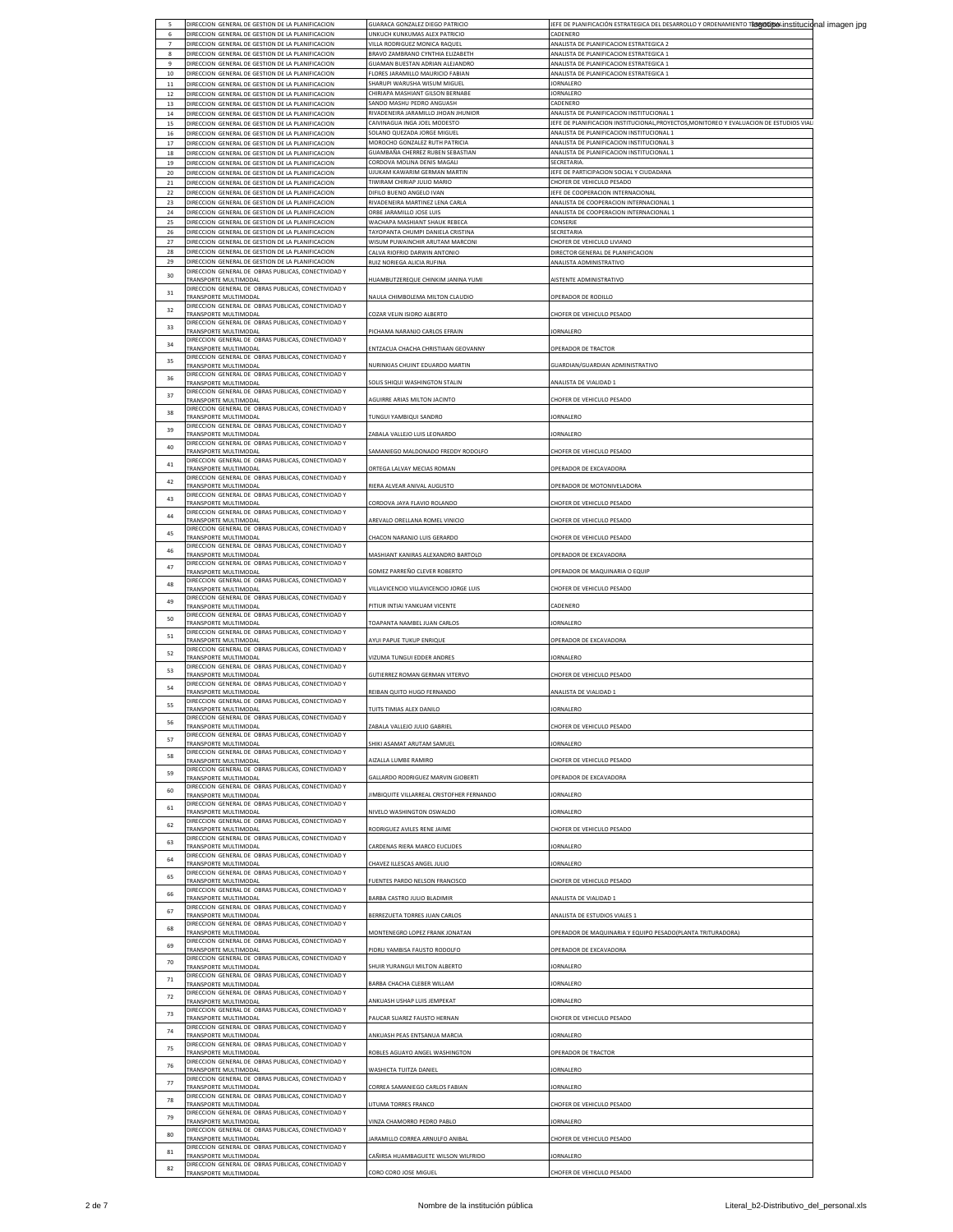| 83  | DIRECCION GENERAL DE OBRAS PUBLICAS, CONECTIVIDAD Y                                 |                                           | logotipo institucional imagen jpg |  |
|-----|-------------------------------------------------------------------------------------|-------------------------------------------|-----------------------------------|--|
| 84  | TRANSPORTE MULTIMODAL<br>DIRECCION GENERAL DE OBRAS PUBLICAS, CONECTIVIDAD Y        | CAYAPA VARGAS CESAR HUMBERTO              | MOTORISTA DE EMBARCACIONES        |  |
|     | TRANSPORTE MULTIMODAL<br>DIRECCION GENERAL DE OBRAS PUBLICAS, CONECTIVIDAD Y        | CAYAPA NUNGUICHI JUAN GABRIE              | HOFER DE VEHICULO PESADO          |  |
| 85  | TRANSPORTE MULTIMODAL<br>DIRECCION GENERAL DE OBRAS PUBLICAS, CONECTIVIDAD Y        | CEDEÑO GUZMAN ERICH GERMAN                | ORNALERO                          |  |
| 86  | TRANSPORTE MULTIMODAL                                                               | MBAM CHAMIK ABRAHAN USHAP                 | ORNALERO                          |  |
| 87  | DIRECCION GENERAL DE OBRAS PUBLICAS, CONECTIVIDAD Y<br>TRANSPORTE MULTIMODAL        | SHARUP WAJAI CRISTOVAL LEONIDAS           | <b>IORNALERO</b>                  |  |
| 88  | DIRECCION GENERAL DE OBRAS PUBLICAS, CONECTIVIDAD Y<br>TRANSPORTE MULTIMODAL        | AMANIEGO LOPEZ VICENTE MARCELO            | HOFER DE VEHICULO PESADO          |  |
| 89  | DIRECCION GENERAL DE OBRAS PUBLICAS, CONECTIVIDAD Y                                 |                                           |                                   |  |
| 90  | TRANSPORTE MULTIMODAL<br>DIRECCION GENERAL DE OBRAS PUBLICAS, CONECTIVIDAD Y        | PATIÑO ARMIJOS EDISON CARLOS              | EFE DE VIALIDAD                   |  |
|     | TRANSPORTE MULTIMODAL<br>DIRECCION GENERAL DE OBRAS PUBLICAS, CONECTIVIDAD Y        | PRADO SHIKI ANGEL CARLOS                  | ASISTENTE ADMINISTRATIVO          |  |
| 91  | TRANSPORTE MULTIMODAL                                                               | UTITIAJ WACHAPA TUNTIAK ERNESTO           | OPERADOR DE MOTONIVELADORA        |  |
| 92  | DIRECCION GENERAL DE OBRAS PUBLICAS, CONECTIVIDAD Y<br>TRANSPORTE MULTIMODAL        | VELOZ JARAMILLO JANETH PATRICIA           | ORNALERO                          |  |
| 93  | DIRECCION GENERAL DE OBRAS PUBLICAS, CONECTIVIDAD Y<br>TRANSPORTE MULTIMODAL        | NAWECH NAIKIAI KLEVER EDISON              | <b>JORNALERO</b>                  |  |
| 94  | DIRECCION GENERAL DE OBRAS PUBLICAS, CONECTIVIDAD Y<br>TRANSPORTE MULTIMODAL        | CABRERA BRITO JOSE ARCADIO                | OPERADOR DE MOTONIVELADORA        |  |
| 95  | DIRECCION GENERAL DE OBRAS PUBLICAS, CONECTIVIDAD Y                                 |                                           |                                   |  |
| 96  | TRANSPORTE MULTIMODAL<br>DIRECCION GENERAL DE OBRAS PUBLICAS, CONECTIVIDAD Y        | MARQUEZ CARDENAS JORGE RAMIRO             | OPERADOR DE MOTONIVELADORA        |  |
|     | TRANSPORTE MULTIMODAL<br>DIRECCION GENERAL DE OBRAS PUBLICAS, CONECTIVIDAD Y        | CHAMICO CHUINDIA MARCO TIMOTEO            | <b>IORNALERO</b>                  |  |
| 97  | TRANSPORTE MULTIMODAL<br>DIRECCION GENERAL DE OBRAS PUBLICAS, CONECTIVIDAD Y        | TAPIA ORBEA JUAN JOSE                     | MALISTA DE VIALIDAD 1             |  |
| 98  | <b>FRANSPORTE MULTIMODAL</b>                                                        | IGUEROA MALDONADO MANOLO                  | OPERADOR DE GRUA                  |  |
| 99  | DIRECCION GENERAL DE OBRAS PUBLICAS, CONECTIVIDAD Y<br>TRANSPORTE MULTIMODAL        | CHACHA CHACHA WILMER ARMANDO              | OPERADOR DE MAQUINARIA PESADA     |  |
| 100 | DIRECCION GENERAL DE OBRAS PUBLICAS, CONECTIVIDAD Y<br>TRANSPORTE MULTIMODAL        | GUACHICHULCA PEÑAFIEL ELDER GONZALO       | OBRESTANTE                        |  |
| 101 | DIRECCION GENERAL DE OBRAS PUBLICAS, CONECTIVIDAD Y                                 |                                           |                                   |  |
| 102 | TRANSPORTE MULTIMODAL<br>DIRECCION GENERAL DE OBRAS PUBLICAS, CONECTIVIDAD Y        | SOLIS ORDOÑEZ FLAVIO TEODORO              | HOFER DE VEHICULO PESADO          |  |
|     | TRANSPORTE MULTIMODAL<br>DIRECCION GENERAL DE OBRAS PUBLICAS, CONECTIVIDAD Y        | ARPI SINCHI ANGEL FABIAN                  | ORNAL FRO                         |  |
| 103 | TRANSPORTE MULTIMODAL                                                               | PALTAN CHACHA ENRIQUE                     | <b>IORNALERO</b>                  |  |
| 104 | DIRECCION GENERAL DE OBRAS PUBLICAS, CONECTIVIDAD Y<br>TRANSPORTE MULTIMODAL        | ABALA RIVADENEIRA EDGAR RAMIRO            | ORNALERO                          |  |
| 105 | DIRECCION GENERAL DE OBRAS PUBLICAS, CONECTIVIDAD Y<br>TRANSPORTE MULTIMODAL        | ALINAS LEON JAIME OLIVERIO                | HOFER DE VEHICULO PESADO          |  |
| 106 | DIRECCION GENERAL DE OBRAS PUBLICAS, CONECTIVIDAD Y<br>TRANSPORTE MULTIMODAL        | SUAMBRA ANKUASH FREDY OLMEDO              | ORNALERO                          |  |
| 107 | DIRECCION GENERAL DE OBRAS PUBLICAS, CONECTIVIDAD Y                                 |                                           |                                   |  |
|     | TRANSPORTE MULTIMODAL<br>DIRECCION GENERAL DE OBRAS PUBLICAS, CONECTIVIDAD Y        | ATAMAINT MASHU MAURICIO JONATAN           | ORNALERO                          |  |
| 108 | TRANSPORTE MULTIMODAL<br>DIRECCION GENERAL DE OBRAS PUBLICAS, CONECTIVIDAD Y        | MISQUERO MASHINGASHI JESSICA DEL CARMEN   | ORNALERO                          |  |
| 109 | TRANSPORTE MULTIMODAL                                                               | GUAJARE SANCHIMA JAIRO CELIN              | <b>IORNALERO</b>                  |  |
| 110 | DIRECCION GENERAL DE OBRAS PUBLICAS, CONECTIVIDAD Y<br>TRANSPORTE MULTIMODAL        | LLIVIZACA LLIVISACA DIEGO ARMANDO         | HOFER DE VEHICULO PESADO          |  |
| 111 | DIRECCION GENERAL DE OBRAS PUBLICAS, CONECTIVIDAD Y<br>TRANSPORTE MULTIMODAL        | TORRES MOLINA JULIO ADAN                  | ORNALERO                          |  |
| 112 | DIRECCION GENERAL DE OBRAS PUBLICAS, CONECTIVIDAD Y                                 | TAPIA RAMON JUAN CARLOS                   | <b>IORNALERO</b>                  |  |
| 113 | TRANSPORTE MULTIMODAL<br>DIRECCION GENERAL DE OBRAS PUBLICAS, CONECTIVIDAD Y        |                                           |                                   |  |
|     | TRANSPORTE MULTIMODAL<br>DIRECCION GENERAL DE OBRAS PUBLICAS, CONECTIVIDAD Y        | CHIRIAP KANUS MONICA ISABELA              | ORNALERO                          |  |
| 114 | TRANSPORTE MULTIMODAL<br>DIRECCION GENERAL DE OBRAS PUBLICAS, CONECTIVIDAD Y        | PITIUR WACHAPA IVAN FLOR                  | ORNALERO                          |  |
| 115 | TRANSPORTE MULTIMODAL                                                               | KASENT IJISAM NANKI FRANCIS               | ORNALERO                          |  |
| 116 | DIRECCION GENERAL DE OBRAS PUBLICAS, CONECTIVIDAD Y<br>TRANSPORTE MULTIMODAL        | TIGRE GOMEZ DIEGO ARMANDO                 | MALISTA DE VIALIDAD 1             |  |
| 117 | DIRECCION GENERAL DE OBRAS PUBLICAS, CONECTIVIDAD Y<br><b>FRANSPORTE MULTIMODAL</b> | IDRU PUENCHERA MARIO LEODAN               | OPERADOR DE MAQ. Y EQUIPO PESA    |  |
| 118 | DIRECCION GENERAL DE OBRAS PUBLICAS, CONECTIVIDAD Y                                 |                                           |                                   |  |
| 119 | TRANSPORTE MULTIMODAL<br>DIRECCION GENERAL DE OBRAS PUBLICAS, CONECTIVIDAD Y        | ARAMILLO CHIRIBOGA CESAR FREDI            | CHOFER DE VEHICULO PESADO         |  |
|     | TRANSPORTE MULTIMODAL<br>DIRECCION GENERAL DE OBRAS PUBLICAS, CONECTIVIDAD Y        | WAMPUTSAR TIWI NAWECH MIGUEL              | ORNALERO                          |  |
| 120 | TRANSPORTE MULTIMODAL<br>DIRECCION GENERAL DE OBRAS PUBLICAS, CONECTIVIDAD Y        | IMPIKIT NANTIP CLAUDIO CRISTIAN           | HOFER DE VEHICULO PESADO          |  |
| 121 | TRANSPORTE MULTIMODAL                                                               | SANDU JEMPE MANUEL                        | <b>\LBAÑIL</b>                    |  |
| 122 | DIRECCION GENERAL DE OBRAS PUBLICAS, CONECTIVIDAD Y<br>TRANSPORTE MULTIMODAL        | KAJEKAI AMPAM ANKUASH RAMIRO              | OPERADOR DE RETROEXCAVADORA       |  |
| 123 | DIRECCION GENERAL DE OBRAS PUBLICAS, CONECTIVIDAD Y                                 |                                           |                                   |  |
| 124 | DIRECCION GENERAL DE OBRAS PUBLICAS, CONECTIVIDAD Y                                 |                                           |                                   |  |
|     | TRANSPORTE MULTIMODAL<br>DIRECCION GENERAL DE OBRAS PUBLICAS, CONECTIVIDAD Y        | CHUMPI PUJUPAT SIRO FRANCISCO             | OBRESTANTE                        |  |
| 125 | TRANSPORTE MULTIMODAL<br>DIRECCION GENERAL DE OBRAS PUBLICAS, CONECTIVIDAD Y        | SAANT CHAYUQUI HILARIO AMADEO             | ORNALERO                          |  |
| 126 | TRANSPORTE MULTIMODAL                                                               | SHAKAI JAUP AYUMPUM OLGER                 | SOBRESTANTE                       |  |
| 127 | DIRECCION GENERAL DE OBRAS PUBLICAS, CONECTIVIDAD Y<br>TRANSPORTE MULTIMODAL        | MARTINEZ CHAMIK MAURO YURANK              | HOFER DE VEHICULO PESADO          |  |
| 128 | DIRECCION GENERAL DE OBRAS PUBLICAS, CONECTIVIDAD Y<br>TRANSPORTE MULTIMODAL        | MEJIA CARPIO ANA ESTEFANIA                | MALISTA DE VIALIDAD 1             |  |
| 129 | DIRECCION GENERAL DE OBRAS PUBLICAS, CONECTIVIDAD Y<br>TRANSPORTE MULTIMODAL        | AREVALO AREVALO SEGUNDO AGUSTIN           | OPERADOR DE TRACTOR               |  |
| 130 | DIRECCION GENERAL DE OBRAS PUBLICAS, CONECTIVIDAD Y                                 |                                           |                                   |  |
|     | TRANSPORTE MULTIMODAL<br>DIRECCION GENERAL DE OBRAS PUBLICAS, CONECTIVIDAD Y        | TIGRE URGILES VICTOR MAURICIO             | CHOFER DE VEHICULO PESADO         |  |
| 131 | TRANSPORTE MULTIMODAL<br>DIRECCION GENERAL DE OBRAS PUBLICAS, CONECTIVIDAD Y        | ZHUNAULA AULESTIA ARGENIS YAMEL           | <b>IORNALERO</b>                  |  |
| 132 | TRANSPORTE MULTIMODAL                                                               | BARRETO OTAVALO ALCIDES JHON              | ORNALERO                          |  |
| 133 | DIRECCION GENERAL DE OBRAS PUBLICAS, CONECTIVIDAD Y<br>TRANSPORTE MULTIMODAL        | WAMPASH SURIK ANDRES ABELINO              | ORNALERO                          |  |
| 134 | DIRECCION GENERAL DE OBRAS PUBLICAS, CONECTIVIDAD Y<br>TRANSPORTE MULTIMODAL        | CHACHA CHUCAY MARIO PATRICIO              | OPERADOR DE TRACTOR DE ORUGAS     |  |
| 135 | DIRECCION GENERAL DE OBRAS PUBLICAS, CONECTIVIDAD Y                                 |                                           |                                   |  |
| 136 | TRANSPORTE MULTIMODAL<br>DIRECCION GENERAL DE OBRAS PUBLICAS, CONECTIVIDAD Y        | KAYAP NAJAMTAI KUNKI LEOPOLDO             | ORNALERO                          |  |
|     | TRANSPORTE MULTIMODAL<br>DIRECCION GENERAL DE OBRAS PUBLICAS, CONECTIVIDAD Y        | PILCO PILCO JOSE MARIA                    | OPERADOR DE RODILLO               |  |
| 137 | TRANSPORTE MULTIMODAL<br>DIRECCION GENERAL DE OBRAS PUBLICAS, CONECTIVIDAD Y        | GARCIA RIVADENEIRA JULIO DANIEL           | <b>ERFILERO</b>                   |  |
| 138 | TRANSPORTE MULTIMODAL                                                               | ÑIGUEZ CABRERA ROBER PATRICIO             | HOFER DE VEHICULO PESADO          |  |
| 139 | DIRECCION GENERAL DE OBRAS PUBLICAS, CONECTIVIDAD Y<br>TRANSPORTE MULTIMODAL        | IARAMILLO RIVADENEIRA ALEJANDRO SEBASTIAN | <b>IORNALERO</b>                  |  |
| 140 | DIRECCION GENERAL DE OBRAS PUBLICAS, CONECTIVIDAD Y<br>TRANSPORTE MULTIMODAL        | CASCO PUSAY JOSE ARSENIO                  | OPERADOR DE EXCAVADORA            |  |
| 141 | DIRECCION GENERAL DE OBRAS PUBLICAS, CONECTIVIDAD Y                                 |                                           |                                   |  |
|     | TRANSPORTE MULTIMODAL<br>DIRECCION GENERAL DE OBRAS PUBLICAS, CONECTIVIDAD Y        | CHIRIBOGA GARNICA EDWIN ELIAS             | CHOFER DE VEHICULO PESADO         |  |
| 142 | <b>FRANSPORTE MULTIMODAL</b><br>DIRECCION GENERAL DE OBRAS PUBLICAS, CONECTIVIDAD Y | BARRETO OTAVALO JUAN JOSE                 | OPERADOR DE EXCAVADORA            |  |
| 143 | TRANSPORTE MULTIMODAL                                                               | MEDINA CAIVINAGUA EDISON JAVIER           | CHOFER DE VEHICULO PESADO         |  |
| 144 | DIRECCION GENERAL DE OBRAS PUBLICAS, CONECTIVIDAD Y<br>TRANSPORTE MULTIMODAL        | FRIAS LOJA EFRAIN FLORENCIO               | ORNALERO                          |  |
| 145 | DIRECCION GENERAL DE OBRAS PUBLICAS, CONECTIVIDAD Y<br>TRANSPORTE MULTIMODAL        | CUEVA DAVILA JAIME MARCELO                | HOFER DE VEHICULO PESADO          |  |
| 146 | DIRECCION GENERAL DE OBRAS PUBLICAS, CONECTIVIDAD Y                                 |                                           |                                   |  |
| 147 | TRANSPORTE MULTIMODAL<br>DIRECCION GENERAL DE OBRAS PUBLICAS, CONECTIVIDAD Y        | CABRERA CHACHA NELSON ARMANDO             | ADENERO                           |  |
|     | TRANSPORTE MULTIMODAL<br>DIRECCION GENERAL DE OBRAS PUBLICAS, CONECTIVIDAD Y        | MAAM SUAMAR WILSON IVAN                   | ORNALERO                          |  |
| 148 | TRANSPORTE MULTIMODAL                                                               | CAMBIZACA MORA SEGUNDO GILBERTO           | OPERADOR DE CARGADORA             |  |
| 149 | DIRECCION GENERAL DE OBRAS PUBLICAS, CONECTIVIDAD Y<br><b>FRANSPORTE MULTIMODAL</b> | ANTUN TIWI EDGAR KANKUA                   | CHOFER DE VEHICULO PESADO         |  |
|     |                                                                                     |                                           |                                   |  |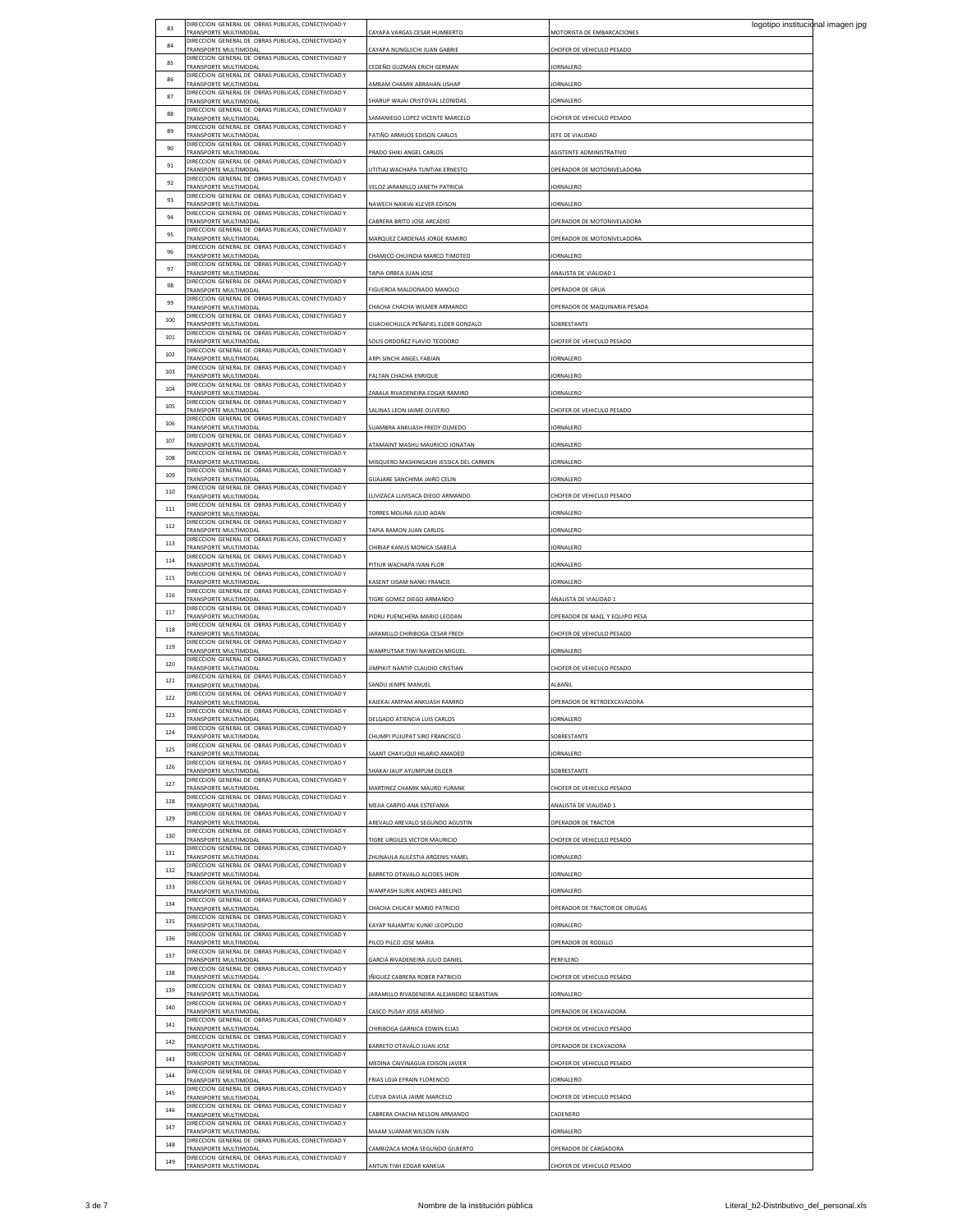| 150 | DIRECCION GENERAL DE OBRAS PUBLICAS, CONECTIVIDAD Y<br>TRANSPORTE MULTIMODAL        | GOMEZ VARGAS RAUL RODRIGO                 | logotipo institucional imagen jpg<br>OPERADOR DE RETROEXCAVADORA |  |
|-----|-------------------------------------------------------------------------------------|-------------------------------------------|------------------------------------------------------------------|--|
| 151 | DIRECCION GENERAL DE OBRAS PUBLICAS, CONECTIVIDAD Y                                 |                                           |                                                                  |  |
| 152 | TRANSPORTE MULTIMODAL<br>DIRECCION GENERAL DE OBRAS PUBLICAS, CONECTIVIDAD Y        | IIMBO TELLO CARLOS JOHON                  | HOFER DE VEHICULO PESADO                                         |  |
|     | TRANSPORTE MULTIMODAL<br>DIRECCION GENERAL DE OBRAS PUBLICAS, CONECTIVIDAD Y        | AMARENO QUIZHPE BOLIVAR EDUARDO           | <b>IORNALERO</b>                                                 |  |
| 153 | TRANSPORTE MULTIMODAL                                                               | HIMPIUKAT PIRUCH EFRAIN LUDOVICO          | ORNALERO                                                         |  |
| 154 | DIRECCION GENERAL DE OBRAS PUBLICAS, CONECTIVIDAD Y<br>TRANSPORTE MULTIMODAL        | PIDRU MAMATU MARIA PASCUALINA             | <b>SOBRESTANTE</b>                                               |  |
| 155 | DIRECCION GENERAL DE OBRAS PUBLICAS, CONECTIVIDAD Y<br>TRANSPORTE MULTIMODAL        | VINZA CHIMBOLEMA MELIZA JOHANA            | ORNALERO                                                         |  |
| 156 | DIRECCION GENERAL DE OBRAS PUBLICAS, CONECTIVIDAD Y<br>TRANSPORTE MULTIMODAL        | ABALA GUTIERREZ CLEVER OSWALDO            |                                                                  |  |
| 157 | DIRECCION GENERAL DE OBRAS PUBLICAS, CONECTIVIDAD Y                                 |                                           | <b><i>CHOFER DE VEHICULO PESADO</i></b>                          |  |
|     | TRANSPORTE MULTIMODAL<br>DIRECCION GENERAL DE OBRAS PUBLICAS, CONECTIVIDAD Y        | WACHAPA SANCHIM BYRON ALCIVAR             | OPERADOR DE MOTONIVELADORA                                       |  |
| 158 | TRANSPORTE MULTIMODAL<br>DIRECCION GENERAL DE OBRAS PUBLICAS, CONECTIVIDAD Y        | KASENT TUKUP USHAP WALTER                 | SUARDIAN/GUARDIAN ADMINISTRATIVO                                 |  |
| 159 | <b>TRANSPORTE MULTIMODAL</b>                                                        | LOPEZ GUZMAN LUIS EDUARDO                 | OPERADOR DE RETROEXCAVADORA                                      |  |
| 160 | DIRECCION GENERAL DE OBRAS PUBLICAS, CONECTIVIDAD Y<br>TRANSPORTE MULTIMODAL        | KAJEKAI WAMPUTSAR PEDRO GABRIEL           | <b>IORNALERO</b>                                                 |  |
| 161 | DIRECCION GENERAL DE OBRAS PUBLICAS, CONECTIVIDAD Y<br>TRANSPORTE MULTIMODAL        | CHIMBOLEMA CHACHA LUIS ANTONIO            | OPERADOR DE TRACTOR                                              |  |
| 162 | DIRECCION GENERAL DE OBRAS PUBLICAS, CONECTIVIDAD Y                                 |                                           |                                                                  |  |
| 163 | TRANSPORTE MULTIMODAL<br>DIRECCION GENERAL DE OBRAS PUBLICAS, CONECTIVIDAD Y        | JISAM WACHAPA GILBERT GALO                | OPERADOR DE TRACTOR                                              |  |
|     | TRANSPORTE MULTIMODAL<br>DIRECCION GENERAL DE OBRAS PUBLICAS, CONECTIVIDAD Y        | QUISIRUMBAY VARGAS LUIS ISAIAS            | OPERADOR DE RODILLO                                              |  |
| 164 | TRANSPORTE MULTIMODAL                                                               | ORTIZ ORTIZ GAVINO FORTUNATO              | HOFER DE VEHICULO PESADO                                         |  |
| 165 | DIRECCION GENERAL DE OBRAS PUBLICAS, CONECTIVIDAD Y<br>TRANSPORTE MULTIMODAL        | <b>NAHUECHA YANKUR ADAN MARCELO</b>       | ORNALERO                                                         |  |
| 166 | DIRECCION GENERAL DE OBRAS PUBLICAS, CONECTIVIDAD Y<br>TRANSPORTE MULTIMODAL        | CORONEL CHICAIZA MANUEL MESIAS            | CHOFER DE VEHICULO PESADO                                        |  |
| 167 | DIRECCION GENERAL DE OBRAS PUBLICAS, CONECTIVIDAD Y<br>TRANSPORTE MULTIMODAL        | <b>YUMBLA SARMIENTO KAISER NARCISO</b>    | OPERADOR DE RODILLO                                              |  |
| 168 | DIRECCION GENERAL DE OBRAS PUBLICAS, CONECTIVIDAD Y                                 |                                           |                                                                  |  |
|     | <b>TRANSPORTE MULTIMODAL</b><br>DIRECCION GENERAL DE OBRAS PUBLICAS, CONECTIVIDAD Y | RIVADENEIRA MANOSALVAS JEFFERSON ALBERTO  | OPERADOR DE RODILLO                                              |  |
| 169 | TRANSPORTE MULTIMODAL<br>DIRECCION GENERAL DE OBRAS PUBLICAS, CONECTIVIDAD Y        | NAWECH ANKUASH JUAN DIEGO                 | OPERADOR DE MOTONIVELADORA                                       |  |
| 170 | TRANSPORTE MULTIMODAL                                                               | GALLEGOS ACOSTA LUIS TRAJANO              | CHOFER DE VEHICULO PESADO                                        |  |
| 171 | DIRECCION GENERAL DE OBRAS PUBLICAS, CONECTIVIDAD Y<br><b>FRANSPORTE MULTIMODAL</b> | VALVERDE VASCO VIANNEY FAVIAN             | OPERADOR DE MOTONIVELADORA                                       |  |
| 172 | DIRECCION GENERAL DE OBRAS PUBLICAS, CONECTIVIDAD Y<br>TRANSPORTE MULTIMODAL        | WACHAPA ETSA IVAN ROBERTO                 | CHOFER DE VEHICULO PESADO                                        |  |
| 173 | DIRECCION GENERAL DE OBRAS PUBLICAS, CONECTIVIDAD Y                                 |                                           |                                                                  |  |
| 174 | TRANSPORTE MULTIMODAL<br>DIRECCION GENERAL DE OBRAS PUBLICAS, CONECTIVIDAD Y        | CABRERA LOZANO JOSE MARIA                 | HOFER DE VEHICULO PESADO                                         |  |
|     | TRANSPORTE MULTIMODAL<br>DIRECCION GENERAL DE OBRAS PUBLICAS, CONECTIVIDAD Y        | VINTIMILLA SALAS DARIO MANFREDO           | YUDANTE DE MECANICA EQUIPO Y MAQUINARIA                          |  |
| 175 | TRANSPORTE MULTIMODAL<br>DIRECCION GENERAL DE OBRAS PUBLICAS, CONECTIVIDAD Y        | CASTRO GUZMAN MARIXA ELISABETH            | ASISTENTE ADMINISTRATIVO                                         |  |
| 176 | TRANSPORTE MULTIMODAL                                                               | YAMASQUI ANGAMARCA GALO EDMUNDO           | <b>CHOFER DE VEHICULO PESADO</b>                                 |  |
| 177 | DIRECCION GENERAL DE OBRAS PUBLICAS, CONECTIVIDAD Y<br>TRANSPORTE MULTIMODAL        | LOZANO LOJANO MERCEDES PIEDAD             | ORNALERO                                                         |  |
| 178 | DIRECCION GENERAL DE OBRAS PUBLICAS, CONECTIVIDAD Y<br>TRANSPORTE MULTIMODAL        | JYAGUARI QUILAMBAQUI NELSON RENE          | HOFER DE VEHICULO PESADO                                         |  |
| 179 | DIRECCION GENERAL DE OBRAS PUBLICAS, CONECTIVIDAD Y                                 |                                           |                                                                  |  |
| 180 | TRANSPORTE MULTIMODAL<br>DIRECCION GENERAL DE OBRAS PUBLICAS, CONECTIVIDAD Y        | CHACON MOLINA PATRICIO OLIVERIO           | CHOFER DE VEHICULO PESADO                                        |  |
|     | TRANSPORTE MULTIMODAL<br>DIRECCION GENERAL DE OBRAS PUBLICAS, CONECTIVIDAD Y        | WAAM UWITIAI PASCUAL DOMINGO              | OPERADOR DE MOTONIVELADORA                                       |  |
| 181 | TRANSPORTE MULTIMODAL<br>DIRECCION GENERAL DE OBRAS PUBLICAS, CONECTIVIDAD Y        | CHACHA PAÑA ANGEL ANIBAL                  | ORNALERO                                                         |  |
| 182 | TRANSPORTE MULTIMODAL                                                               | GARZON CALLE IVAN JANUARIO                | CHOFER DE VEHICULO PESADO                                        |  |
| 183 | DIRECCION GENERAL DE OBRAS PUBLICAS, CONECTIVIDAD Y<br>TRANSPORTE MULTIMODAL        | CALLE SAMANIEGO JOSE ELIAZAR              | HOFER DE VEHICULO PESADO                                         |  |
| 184 | DIRECCION GENERAL DE OBRAS PUBLICAS, CONECTIVIDAD Y                                 |                                           |                                                                  |  |
| 185 | TRANSPORTE MULTIMODAL<br>DIRECCION GENERAL DE OBRAS PUBLICAS, CONECTIVIDAD Y        | <b>SUAMAN LUIS ALBERTO</b>                | (TRACK DE MAQUINARIA Y EQUIPO PEADO (TRACK DRILL)                |  |
|     | TRANSPORTE MULTIMODAL<br>DIRECCION GENERAL DE OBRAS PUBLICAS, CONECTIVIDAD Y        | SICHA RUBIO CARLOS REMIGIO                | OPERADOR DE RETROEXCAVADORA                                      |  |
| 186 | TRANSPORTE MULTIMODAL<br>DIRECCION GENERAL DE OBRAS PUBLICAS, CONECTIVIDAD Y        | ALBAN RODRIGUEZ GERMAN EUCLIDES           | ANALISTA DE INFRAESTRUCTURA PUBLICA 1                            |  |
| 187 | TRANSPORTE MULTIMODAL                                                               | CHACHA BORJA DIEGO RAMIRO                 | TOPOGRAFO-                                                       |  |
| 188 | DIRECCION GENERAL DE OBRAS PUBLICAS, CONECTIVIDAD Y<br>TRANSPORTE MULTIMODAL        | CHAMIK KASENT CARLOS TITO                 | SOBRESTANTE                                                      |  |
| 189 | DIRECCION GENERAL DE OBRAS PUBLICAS, CONECTIVIDAD Y<br>TRANSPORTE MULTIMODAL        | ALVAREZ CALLE ISAAC ANTONIO               | HOFER DE VEHICULO PESADO                                         |  |
| 190 | DIRECCION GENERAL DE OBRAS PUBLICAS, CONECTIVIDAD Y<br><b>DANCDODTE MULTIMODA</b>   | MOSCOSO TIXE EDISON ALEIANDRO             |                                                                  |  |
| 191 | DIRECCION GENERAL DE OBRAS PUBLICAS, CONECTIVIDAD Y                                 |                                           |                                                                  |  |
|     | TRANSPORTE MULTIMODAL<br>DIRECCION GENERAL DE OBRAS PUBLICAS, CONECTIVIDAD Y        | AYUY TIBI EVER JOSE                       | <b>SOBRESTANTE</b>                                               |  |
| 192 | TRANSPORTE MULTIMODAL<br>DIRECCION GENERAL DE OBRAS PUBLICAS, CONECTIVIDAD Y        | BLANDIN AREVALO EDWIN FERNANDO            | ANALISTA DE ESTUDIOS VIALES 1                                    |  |
| 193 | TRANSPORTE MULTIMODAL                                                               | <b>GUADALUPE GUEVARA LUIS ALFONSO</b>     | OPERADOR DE MAQUINARIA O EQUIP                                   |  |
| 194 | DIRECCION GENERAL DE OBRAS PUBLICAS, CONECTIVIDAD Y<br>TRANSPORTE MULTIMODAL        | MERINO CARVAJAL PEDRO PABLO               | OPERADOR DE TRACTOR                                              |  |
| 195 | DIRECCION GENERAL DE OBRAS PUBLICAS, CONECTIVIDAD Y<br>TRANSPORTE MULTIMODAL        | TSERE UNKUM INCHI LETICIA                 | ORNALERO                                                         |  |
| 196 | DIRECCION GENERAL DE OBRAS PUBLICAS, CONECTIVIDAD Y                                 |                                           |                                                                  |  |
| 197 | <b>FRANSPORTE MULTIMODAL</b><br>DIRECCION GENERAL DE OBRAS PUBLICAS, CONECTIVIDAD Y | MUÑOZ HIDALGO EDWIN ROLANDO               | OPERADOR DE EXCAVADORA                                           |  |
|     | TRANSPORTE MULTIMODAL<br>DIRECCION GENERAL DE OBRAS PUBLICAS, CONECTIVIDAD Y        | RIOFRIO ROMERO HECTOR ENRIQUE             | CHOFER DE VEHICULO PESADO                                        |  |
| 198 | TRANSPORTE MULTIMODAL<br>DIRECCION GENERAL DE OBRAS PUBLICAS, CONECTIVIDAD Y        | VINZA VINZA MARCO GUILLERMO               | OPERADOR DE EXCAVADORA                                           |  |
| 199 | TRANSPORTE MULTIMODAL                                                               | CAIN YAGUARSHUNGO JOSE VICTOR             | <b>IORNALERO</b>                                                 |  |
| 200 | DIRECCION GENERAL DE OBRAS PUBLICAS, CONECTIVIDAD Y<br>TRANSPORTE MULTIMODAL        | TSENKUSH NARANKAS TANIA PRISCILA          | ORNALERO                                                         |  |
| 201 | DIRECCION GENERAL DE OBRAS PUBLICAS, CONECTIVIDAD Y<br><b>TRANSPORTE MULTIMODAL</b> | DIAZ CHUQUIRIMA JORGE VICENTE             | TOPOGRAFO-                                                       |  |
| 202 | DIRECCION GENERAL DE OBRAS PUBLICAS, CONECTIVIDAD Y                                 |                                           |                                                                  |  |
| 203 | TRANSPORTE MULTIMODAL<br>DIRECCION GENERAL DE OBRAS PUBLICAS, CONECTIVIDAD Y        | MONTENEGRO JARAMILLO AUGUSTO GABINO       | OPERADOR DE CARGADORA                                            |  |
|     | TRANSPORTE MULTIMODAL<br>DIRECCION GENERAL DE OBRAS PUBLICAS, CONECTIVIDAD Y        | <b>GUTIERREZ RODRIGUEZ DARWIN MARCELO</b> | HOFER DE VEHICULO PESADO                                         |  |
| 204 | TRANSPORTE MULTIMODAL                                                               | TIVI PUJUPATA DOMINGO                     | <b>IORNALERO</b>                                                 |  |
| 205 | DIRECCION GENERAL DE OBRAS PUBLICAS, CONECTIVIDAD Y<br>TRANSPORTE MULTIMODAL        | BARBA CHACHA SENON RODRIGO                | ADENERO                                                          |  |
| 206 | DIRECCION GENERAL DE OBRAS PUBLICAS, CONECTIVIDAD Y<br>TRANSPORTE MULTIMODAL        | VINZA ARTIAGA EDWIN ELADIO                | OPERADOR DE EXCAVADORA                                           |  |
| 207 | DIRECCION GENERAL DE OBRAS PUBLICAS, CONECTIVIDAD Y                                 |                                           |                                                                  |  |
| 208 | TRANSPORTE MULTIMODAL<br>DIRECCION GENERAL DE OBRAS PUBLICAS, CONECTIVIDAD Y        | NUSIRQUIA NARANZA GUILLERMO CHUMPI        | OPERADOR DE EXCAVADORA                                           |  |
|     | TRANSPORTE MULTIMODAL<br>DIRECCION GENERAL DE OBRAS PUBLICAS, CONECTIVIDAD Y        | CAICER NAYAPE RAUL LEOPOLDO               | ORNALERO                                                         |  |
| 209 | TRANSPORTE MULTIMODAL                                                               | <b>ASTUDILLO LANDI JOSE ROSENDO</b>       | ORNALERO                                                         |  |
| 210 | DIRECCION GENERAL DE OBRAS PUBLICAS, CONECTIVIDAD Y<br>TRANSPORTE MULTIMODAL        | AMBOYA MENDEZ HENRY GEOVANNY              | CHOFER DE VEHICULO PESADO                                        |  |
| 211 | DIRECCION GENERAL DE OBRAS PUBLICAS, CONECTIVIDAD Y<br>TRANSPORTE MULTIMODAL        | MANKASH PAPUE SANTIAK CELESTINO           | <b>ARPINTERO</b>                                                 |  |
| 212 | DIRECCION GENERAL DE OBRAS PUBLICAS, CONECTIVIDAD Y                                 |                                           |                                                                  |  |
| 213 | TRANSPORTE MULTIMODAL<br>DIRECCION GENERAL DE OBRAS PUBLICAS, CONECTIVIDAD Y        | PINARGOTE MENDOZA YUBER FERNANDO          | OPERADOR DE AUTO TREN TRAILER                                    |  |
|     | TRANSPORTE MULTIMODAL<br>DIRECCION GENERAL DE OBRAS PUBLICAS, CONECTIVIDAD Y        | CHAMORRO CHACHA GENRY OMAR                | OPERADOR DE RODILLO                                              |  |
| 214 | TRANSPORTE MULTIMODAL                                                               | CABRERA JARA MIGUEL ANGEL                 | ORNALERO                                                         |  |
| 215 | DIRECCION GENERAL DE OBRAS PUBLICAS, CONECTIVIDAD Y<br><b>FRANSPORTE MULTIMODAL</b> | ASTUDILLO CORDOVA ANGEL DANIEL            | ANALISTA DE VIALIDAD 2                                           |  |
| 216 | DIRECCION GENERAL DE OBRAS PUBLICAS, CONECTIVIDAD Y<br>TRANSPORTE MULTIMODAL        | BUENO TENESACA JOSE ABEL                  | OPERADOR DE CARGADORA                                            |  |
|     |                                                                                     |                                           |                                                                  |  |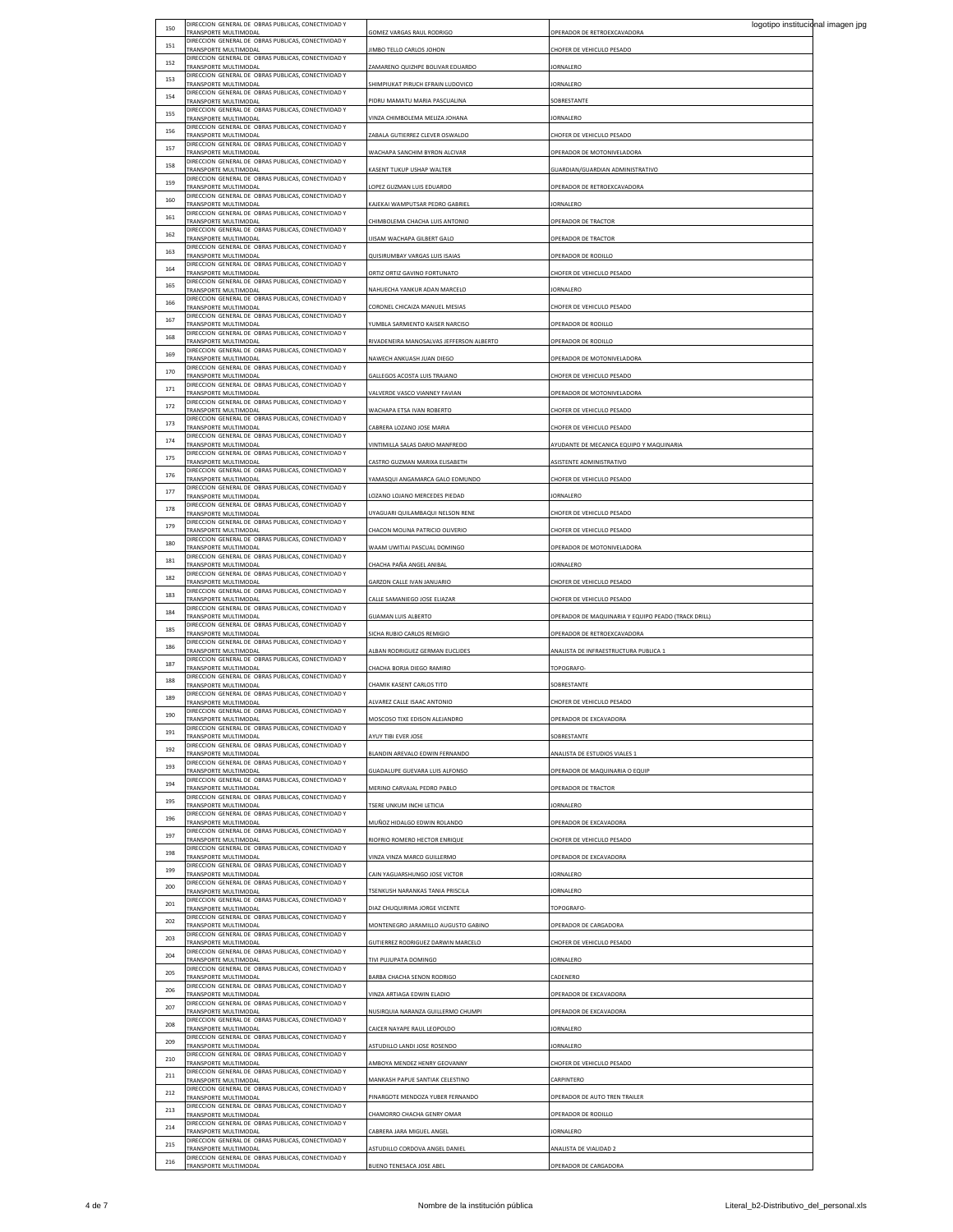| 217 | DIRECCION GENERAL DE OBRAS PUBLICAS, CONECTIVIDAD Y                          |                                        | logotipo institucional imagen jpg                                        |  |
|-----|------------------------------------------------------------------------------|----------------------------------------|--------------------------------------------------------------------------|--|
| 218 | TRANSPORTE MULTIMODAL<br>DIRECCION GENERAL DE OBRAS PUBLICAS, CONECTIVIDAD Y | CALLE WELLINTON GUILLERMO              | CHOFER DE VEHICULO PESADO                                                |  |
|     | TRANSPORTE MULTIMODAL<br>DIRECCION GENERAL DE OBRAS PUBLICAS, CONECTIVIDAD Y | WARUSHA CARMELINA MIGUEL ANGEL         | JORNALERO                                                                |  |
| 219 | TRANSPORTE MULTIMODAL<br>DIRECCION GENERAL DE OBRAS PUBLICAS, CONECTIVIDAD Y | CARDENAS VERA WILSON GEOVANNY          | CHOFER DE VEHICULO PESADO                                                |  |
| 220 | TRANSPORTE MULTIMODAL                                                        | OCHOA RAMON PATRICIO SEVERO            | OPERADOR DE TANQUERO DISTRIBUI                                           |  |
| 221 | DIRECCION GENERAL DE OBRAS PUBLICAS, CONECTIVIDAD Y<br>TRANSPORTE MULTIMODAL | DELGADO ARIAS MILTON MOISES            | CHOFER DE VEHICULO PESADO                                                |  |
| 222 | DIRECCION GENERAL DE OBRAS PUBLICAS, CONECTIVIDAD Y<br>TRANSPORTE MULTIMODAL | PINZA CHAMBA MARCO ANTONIO             | OPERADOR DE TRACTOR                                                      |  |
| 223 | DIRECCION GENERAL DE OBRAS PUBLICAS, CONECTIVIDAD Y                          |                                        |                                                                          |  |
|     | TRANSPORTE MULTIMODAL<br>DIRECCION GENERAL DE OBRAS PUBLICAS, CONECTIVIDAD Y | YUMICEBA TIERRA WILSON HERNAN          | <b>IORNALERC</b>                                                         |  |
| 224 | TRANSPORTE MULTIMODAL<br>DIRECCION GENERAL DE OBRAS PUBLICAS, CONECTIVIDAD Y | AJUNANCHI AJUNANCHI GREGORIO DIONICIO  | OPERADOR DE TRACTOR                                                      |  |
| 225 | TRANSPORTE MULTIMODAL                                                        | CHARVET ALARCON LUIS ALEX              | <b>JORNALERO</b>                                                         |  |
| 226 | DIRECCION GENERAL DE OBRAS PUBLICAS, CONECTIVIDAD Y<br>TRANSPORTE MULTIMODAL | UNKUCH KUJA JUAN CARLOS                | CHOFER DE VEHICULO PESADO                                                |  |
| 227 | DIRECCION GENERAL DE OBRAS PUBLICAS, CONECTIVIDAD Y<br>TRANSPORTE MULTIMODAL | SHAGUI AGUAYO CRISTIAN JAVIER          | OPERADOR DE CARGADORA                                                    |  |
| 228 | DIRECCION GENERAL DE OBRAS PUBLICAS, CONECTIVIDAD Y                          | MARIN RODRIGUEZ CARLOS ANDRES          | CHOFER DE VEHICULO PESADO                                                |  |
| 229 | TRANSPORTE MULTIMODAL<br>DIRECCION GENERAL DE OBRAS PUBLICAS, CONECTIVIDAD Y |                                        |                                                                          |  |
|     | TRANSPORTE MULTIMODAL<br>DIRECCION GENERAL DE OBRAS PUBLICAS, CONECTIVIDAD Y | ESPINOZA CORONEL DIEGO SANTIAGO        | OPERADOR DE RODILLO                                                      |  |
| 230 | TRANSPORTE MULTIMODAL<br>DIRECCION GENERAL DE OBRAS PUBLICAS, CONECTIVIDAD Y | JARAMILLO AGUAYO JORGE GONZALO         | JORNALERO                                                                |  |
| 231 | TRANSPORTE MULTIMODAL                                                        | TORRES LOPEZ LUIS ENRIQUE              | CHOFER DE VEHICULO PESADO                                                |  |
| 232 | DIRECCION GENERAL DE OBRAS PUBLICAS, CONECTIVIDAD Y<br>TRANSPORTE MULTIMODAL | ORDOÑEZ QUEZADA CRISTIAN XAVIER        | OPERADOR DE RODILLO                                                      |  |
| 233 | DIRECCION GENERAL DE OBRAS PUBLICAS, CONECTIVIDAD Y<br>TRANSPORTE MULTIMODAL | SHAKAI TUNKI RAMON RAFAEI              | SOBRESTANTE                                                              |  |
| 234 | DIRECCION GENERAL DE OBRAS PUBLICAS, CONECTIVIDAD Y                          |                                        |                                                                          |  |
| 235 | TRANSPORTE MULTIMODAL<br>DIRECCION GENERAL DE OBRAS PUBLICAS, CONECTIVIDAD Y | REVELO RAIGOZA XAVIER FRANCISCO        | OPERADOR DE TRACTOR                                                      |  |
|     | TRANSPORTE MULTIMODAL<br>DIRECCION GENERAL DE OBRAS PUBLICAS, CONECTIVIDAD Y | WAMBANGTI CHIRIAP SURITIAK ROSY        | JORNALERO                                                                |  |
| 236 | TRANSPORTE MULTIMODAL<br>DIRECCION GENERAL DE OBRAS PUBLICAS, CONECTIVIDAD Y | <b>SAANT JIMPIKIT PITER</b>            | OPERADOR DE EXCAVADORA                                                   |  |
| 237 | TRANSPORTE MULTIMODAL                                                        | CAMPOVERDE CASTILLO SEGUNDO EDIXON     | CHOFER DE VEHICULO PESADO                                                |  |
| 238 | DIRECCION GENERAL DE OBRAS PUBLICAS, CONECTIVIDAD Y<br>TRANSPORTE MULTIMODAL | ANKUASH CHIRIAP RAUL CLEMENTE          | OPERADOR DE RODILLO                                                      |  |
| 239 | DIRECCION GENERAL DE OBRAS PUBLICAS, CONECTIVIDAD Y<br>TRANSPORTE MULTIMODAI | VIVAR CAMPOVERDE CARLOS EDUARDO        | CHOFER DE VEHICULO PESADO                                                |  |
| 240 | DIRECCION GENERAL DE OBRAS PUBLICAS, CONECTIVIDAD Y                          |                                        |                                                                          |  |
| 241 | TRANSPORTE MULTIMODAL<br>DIRECCION GENERAL DE OBRAS PUBLICAS, CONECTIVIDAD Y | ENCALADA PEREZ LUIS REMIGIO            | CHOFER DE VEHICULO PESADO                                                |  |
|     | TRANSPORTE MULTIMODAL<br>DIRECCION GENERAL DE OBRAS PUBLICAS, CONECTIVIDAD Y | CHAVEZ CASCO LUIS GERARDO              | OPERADOR DE AUTO TREN TRAILER                                            |  |
| 242 | TRANSPORTE MULTIMODAL<br>DIRECCION GENERAL DE OBRAS PUBLICAS, CONECTIVIDAD Y | RAMOS GUTIERREZ LUIS ALBERTO           | CHOFER DE VEHICULO PESADO                                                |  |
| 243 | TRANSPORTE MULTIMODAL                                                        | TUITS YAMAINCH MANUEL GREGORIO         | JORNALERO                                                                |  |
| 244 | DIRECCION GENERAL DE OBRAS PUBLICAS, CONECTIVIDAD Y<br>TRANSPORTE MULTIMODAL | MARTINEZ YANGORA HECTOR MARCELINO      | OPERADOR DE TRACTOR                                                      |  |
| 245 | DIRECCION GENERAL DE OBRAS PUBLICAS, CONECTIVIDAD Y<br>TRANSPORTE MULTIMODAI | AMPAM JUANK YESBELI ALEXANDER          | <b>IORNALERO</b>                                                         |  |
| 246 | DIRECCION GENERAL DE OBRAS PUBLICAS, CONECTIVIDAD Y                          |                                        |                                                                          |  |
| 247 | TRANSPORTE MULTIMODAL<br>DIRECCION GENERAL DE OBRAS PUBLICAS, CONECTIVIDAD Y | NEIRA BELTRAN SIMON BOLIVAR            | CHOFER DE VEHICULO PESADO                                                |  |
|     | TRANSPORTE MULTIMODAL<br>DIRECCION GENERAL DE OBRAS PUBLICAS, CONECTIVIDAD Y | CHIRIBOGA BARRERA FERNANDO MARCELO     | AYUDANTE DE MECANICA                                                     |  |
| 248 | TRANSPORTE MULTIMODAL                                                        | ROMERO NARANJO JORGE RAMIRO            | ENGRASADOR DE EQUIPO Y/O MAQUINARIA                                      |  |
| 249 | DIRECCION GENERAL DE OBRAS PUBLICAS, CONECTIVIDAD Y<br>TRANSPORTE MULTIMODAL | IUNCAL JARAMILLO BOLIVAR DANIEL        | AYUDANTE DE MECANICA                                                     |  |
| 250 | DIRECCION GENERAL DE OBRAS PUBLICAS, CONECTIVIDAD Y<br>TRANSPORTE MULTIMODAL | BALAREZO CARRILLO RAUL RODRIGO         | SOLDADOR                                                                 |  |
| 251 | DIRECCION GENERAL DE OBRAS PUBLICAS, CONECTIVIDAD Y                          |                                        |                                                                          |  |
| 252 | TRANSPORTE MULTIMODAL<br>DIRECCION GENERAL DE OBRAS PUBLICAS, CONECTIVIDAD Y | MOROCHO MAYAGUARI ALVARO ISMAEL        | <b>INGENIERO MECANICO 2</b>                                              |  |
|     | TRANSPORTE MULTIMODAL<br>DIRECCION GENERAL DE OBRAS PUBLICAS, CONECTIVIDAD Y | MALDONADO GUZMAN ALODIO OMERO          | SOLDADOR ELECTRICO                                                       |  |
| 253 | TRANSPORTE MULTIMODAL<br>DIRECCION GENERAL DE OBRAS PUBLICAS, CONECTIVIDAD Y | TIWI KUKUSH LENIN ALFREDO              | ENGRASADOR DE EQUIPO Y/O MAQUINARIA                                      |  |
| 254 | TRANSPORTE MULTIMODAL                                                        | TUNKI CHUMBIA JOSE OMAR                | ENGRASADOR DE EQUIPO Y/O MAQUINARIA                                      |  |
| 255 | DIRECCION GENERAL DE OBRAS PUBLICAS, CONECTIVIDAD Y<br>TRANSPORTE MULTIMODAL | MASHU TANKAMASH SANI MILTON            | AYUDANTE DE MECANICA                                                     |  |
| 256 | DIRECCION GENERAL DE OBRAS PUBLICAS, CONECTIVIDAD Y<br>TRANSPORTE MULTIMODAL | RODRIGUEZ CALLE FREDI ALBERTO          | INGENIERO MECANICO 1                                                     |  |
| 257 | DIRECCION GENERAL DE OBRAS PUBLICAS, CONECTIVIDAD Y                          |                                        | <b>IDO V/O MAQUIR</b>                                                    |  |
| 258 | DIRECCION GENERAL DE OBRAS PUBLICAS, CONECTIVIDAD Y                          |                                        |                                                                          |  |
|     | TRANSPORTE MULTIMODAL<br>DIRECCION GENERAL DE OBRAS PUBLICAS, CONECTIVIDAD Y | MOROCHO MOROCHO JORGE LEONARDO         | CHOFER DE VEHICULO PESADO                                                |  |
| 259 | TRANSPORTE MULTIMODAL<br>DIRECCION GENERAL DE OBRAS PUBLICAS, CONECTIVIDAD Y | JIMENEZ DELGADO JORGE JAIME            | MECANICO SOLDADOR                                                        |  |
| 260 | TRANSPORTE MULTIMODAL                                                        | CHUMAP KUKUSH JAIME RAMON              | SOLDADOR                                                                 |  |
| 261 | DIRECCION GENERAL DE OBRAS PUBLICAS, CONECTIVIDAD Y<br>TRANSPORTE MULTIMODAL | PUGLLA ORDOÑEZ HERNAN ORLANDO          | SOLDADOR                                                                 |  |
| 262 | DIRECCION GENERAL DE OBRAS PUBLICAS, CONECTIVIDAD Y<br>TRANSPORTE MULTIMODAL | HURTADO PIÑA JUAN JOSE                 | INGENIERO MECANICO 1                                                     |  |
| 263 | DIRECCION GENERAL DE OBRAS PUBLICAS, CONECTIVIDAD Y                          | SIMBA CHUQUIMARCA VICTOR MANUEL        |                                                                          |  |
| 264 | TRANSPORTE MULTIMODAL<br>DIRECCION GENERAL DE OBRAS PUBLICAS, CONECTIVIDAD Y |                                        | MECANICO DE MANTENIMIENTO Y REPARACION DE EQUIPO PESADO                  |  |
|     | TRANSPORTE MULTIMODAL<br>DIRECCION GENERAL DE OBRAS PUBLICAS, CONECTIVIDAD Y | NAULA BARBA JILSON BOLIVAR             | AYUDANTE DE MECANICA                                                     |  |
| 265 | TRANSPORTE MULTIMODAL<br>DIRECCION GENERAL DE OBRAS PUBLICAS, CONECTIVIDAD Y | CALLE RIERA GREIS JANETH               | SECRETARIA                                                               |  |
| 266 | TRANSPORTE MULTIMODAL                                                        | TEJEDOR QUEZADA OSWALDO FRANCISCO      | ENGRASADOR DE EQUIPO Y/O MAQUINARIA                                      |  |
| 267 | DIRECCION GENERAL DE OBRAS PUBLICAS, CONECTIVIDAD Y<br>TRANSPORTE MULTIMODAL | CASTRO LEON RENE FRANSUA               | JEFE DE MECANICA Y MANTENIMIENTO                                         |  |
| 268 | DIRECCION GENERAL DE OBRAS PUBLICAS, CONECTIVIDAD Y<br>TRANSPORTE MULTIMODAL | KASENT IJISAM NAYAIMP ADONIS           | AYUDANTE DE MECANICA                                                     |  |
| 269 | DIRECCION GENERAL DE OBRAS PUBLICAS, CONECTIVIDAD Y                          |                                        |                                                                          |  |
| 270 | TRANSPORTE MULTIMODAL<br>DIRECCION GENERAL DE OBRAS PUBLICAS, CONECTIVIDAD Y | JARAMILLO RIVADENEIRA TEOFILO OLIVEROS | MECANICO DE MANTENIMIENTO Y REPARACION DE EQUIPO PESADO                  |  |
|     | TRANSPORTE MULTIMODAI<br>DIRECCION GENERAL DE OBRAS PUBLICAS, CONECTIVIDAD Y | AVILA CHOCO AUGUSTO PATRICIO           | DIRECTOR GENERAL DE OBRAS PUBLICAS, CONECTIVIDAD Y TRANSPORTE MULTIMODAL |  |
| 271 | TRANSPORTE MULTIMODAL                                                        | GUALOTO CAIZA KLEVER MANUEL            | CHOFER DE VEHICULO PESADO                                                |  |
| 272 | DIRECCION GENERAL DE OBRAS PUBLICAS, CONECTIVIDAD Y<br>TRANSPORTE MULTIMODAL | JARA COBOS SERGIO BENJAMIN             | CHOFER DE VEHICULO PESADO                                                |  |
| 273 | DIRECCION GENERAL DE OBRAS PUBLICAS, CONECTIVIDAD Y<br>TRANSPORTE MULTIMODAL | SAANT YURANK ESTHER MARIA              | ANALISTA ADMINISTRATIVO 1                                                |  |
| 274 | DIRECCION GENERAL DE OBRAS PUBLICAS, CONECTIVIDAD Y<br>TRANSPORTE MULTIMODAL | KASENT NAMAJ JESICA MARICELA           | SECRETARIA.                                                              |  |
| 275 | DIRECCION GENERAL DE OBRAS PUBLICAS, CONECTIVIDAD Y                          |                                        |                                                                          |  |
|     | TRANSPORTE MULTIMODAL<br>DIRECCION GENERAL DE OBRAS PUBLICAS, CONECTIVIDAD Y | ALVAREZ BARRETO JESSICA BEATRIZ        | ASISTENTE ADMINISTRATIVO.                                                |  |
| 276 | TRANSPORTE MULTIMODAL                                                        | LOPEZ CAMPOVERDE EDWIN PATRICIO        | SUB DIRECTOR DE OBRAS PUBLICAS, CONECTIVIDAD Y TRANSPORTE MULTIMODAL     |  |
|     |                                                                              |                                        |                                                                          |  |
| 277 | DIRECCION GENERAL DE OBRAS PUBLICAS, CONECTIVIDAD Y<br>TRANSPORTE MULTIMODAL | MEDINA SHARUPE CARLOS JAVIER           | CHOFER DE VEHICULO LIVIANO                                               |  |
| 278 | DIRECCION GENERAL DE OBRAS PUBLICAS, CONECTIVIDAD Y<br>TRANSPORTE MULTIMODAL | BECERRA RIVADENEIRA CELIA MARISOL      | ANALISTA ADMINISTRATIVO                                                  |  |
| 279 | DIRECCION GENERAL DE OBRAS PUBLICAS, CONECTIVIDAD Y                          |                                        |                                                                          |  |
| 280 | TRANSPORTE MULTIMODAL<br>DIRECCION GENERAL DE OBRAS PUBLICAS, CONECTIVIDAD Y | DURAN SALAZAR FREDY RODRIGO            | CONSERJE                                                                 |  |
|     | TRANSPORTE MULTIMODAL<br>DIRECCION GENERAL DE OBRAS PUBLICAS, CONECTIVIDAD Y | VELIN FAREZ PEDRO LUIS                 | DIRECTOR GENERAL DESARROLLO ECONOMICO Y PRODUCTIVO                       |  |
| 281 | TRANSPORTE MULTIMODAL<br>DIRECCION GENERAL DE OBRAS PUBLICAS, CONECTIVIDAD Y | VERA MOLINA DARLING SHESENIA           | ANALISTA DE DESARROLLO PRODUCT                                           |  |
| 282 | TRANSPORTE MULTIMODAL                                                        | ORTIZ CONTRERAS JONNATHAN IGNACIO      | ANALISTA DE DESARROLLO PRODUCT                                           |  |
| 283 | DIRECCION GENERAL DE OBRAS PUBLICAS, CONECTIVIDAD Y<br>TRANSPORTE MULTIMODAL | SARMIENTO GOMEZ CARLOS EFRAIN          | ASISTENTE ADMINISTRATIVO                                                 |  |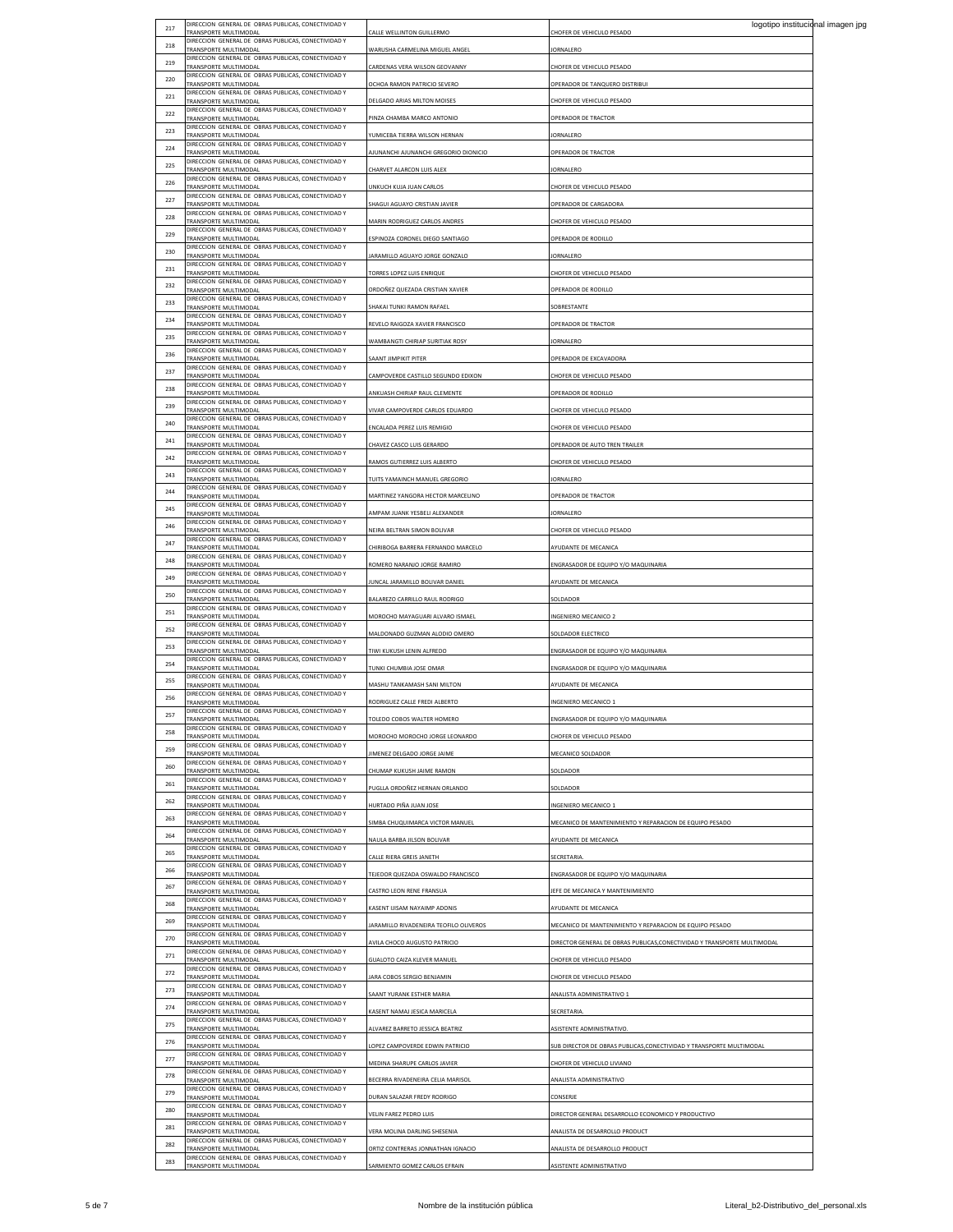| 284        | DIRECCION GENERAL DE OBRAS PUBLICAS, CONECTIVIDAD Y                          |                                                                     | logotipo institucional imagen jpg                                              |  |
|------------|------------------------------------------------------------------------------|---------------------------------------------------------------------|--------------------------------------------------------------------------------|--|
|            | TRANSPORTE MULTIMODAL<br>DIRECCION GENERAL DE OBRAS PUBLICAS, CONECTIVIDAD Y | ACHECO ARIZAGA FELIX ANTONIO                                        | <b>INALISTA DE GESTION VEHICULAR 1</b>                                         |  |
| 285        | TRANSPORTE MULTIMODAL                                                        | PADILLA GONZALEZ BLANCA LEONOR                                      | <b>ISISTENTE ADMINISTRATIVO</b>                                                |  |
| 286        | DIRECCION GENERAL DE OBRAS PUBLICAS, CONECTIVIDAD Y                          |                                                                     |                                                                                |  |
|            | TRANSPORTE MULTIMODAL                                                        | CALLE PADILLA DAYANA ELIZABETH                                      | <b>TOPOGRAFO-</b>                                                              |  |
| 287        | DIRECCION GENERAL DE DESARROLLO ECONOMICO Y PRODUCTIVO                       | AANT CORTES RUDY FABIAN                                             | ORNALERO                                                                       |  |
| 288        | DIRECCION GENERAL DE DESARROLLO ECONOMICO Y PRODUCTIVO                       |                                                                     |                                                                                |  |
|            |                                                                              | SERRANO ZUÑIGA EDGAR FERNANDO                                       | <b>NALISTA AGRICOLA 2</b>                                                      |  |
| 289        | DIRECCION, GENERAL DE DESARROLLO, ECONOMICO Y PRODUCTIVO                     | ARAMILLO RIVADENEIRA GERMAN RODRIGO                                 | HOFER DE VEHICULO PESADO                                                       |  |
| 290        | DIRECCION GENERAL DE DESARROLLO ECONOMICO Y PRODUCTIVO                       |                                                                     |                                                                                |  |
|            |                                                                              | FLORES SANCHEZ MARCO IVAN                                           | <b>NALISTA AGRICOLA 2</b>                                                      |  |
| 291        | DIRECCION GENERAL DE DESARROLLO ECONOMICO Y PRODUCTIVO                       | BRITO ILLESCAS BYRON CELESTINO                                      | OPERADOR DE TRACTOR (AGRICOLA)                                                 |  |
| 292        | DIRECCION GENERAL DE DESARROLLO ECONOMICO Y PRODUCTIVO                       |                                                                     |                                                                                |  |
|            |                                                                              | <b>MURGUEYTIO MARTINEZ JAIME HERNAN</b>                             | <b>INALISTA AGROPECUARIO 1</b>                                                 |  |
| 293        | DIRECCION GENERAL DE DESARROLLO ECONOMICO Y PRODUCTIVO                       | ANTUCA RIVADENEIRA ELSA MAGALY                                      | CONSERJE                                                                       |  |
| 294        | DIRECCION GENERAL DE DESARROLLO ECONOMICO Y PRODUCTIVO                       |                                                                     |                                                                                |  |
|            |                                                                              | VELASCO VASQUEZ SILVANA JHOSENCA                                    | <b>INALISTA DE RUTAS TURISTICAS 1</b>                                          |  |
| 295        | DIRECCION GENERAL DE DESARROLLO ECONOMICO Y PRODUCTIVO                       | TANCHIM UJUKAM IKIAM SILVIO                                         | ORNALERO                                                                       |  |
| 296        | DIRECCION GENERAL DE DESARROLLO ECONOMICO Y PRODUCTIVO                       |                                                                     |                                                                                |  |
|            |                                                                              | ANKUASH UNKUCH KUJA JULIO                                           | ORNALERO                                                                       |  |
| 297        | DIRECCION GENERAL DE DESARROLLO ECONOMICO Y PRODUCTIVO                       | WASHICTA SOMBRA MONICA ISABEL                                       | <b>INALISTA DE RUTAS TURISTICAS 1</b>                                          |  |
| 298        |                                                                              |                                                                     |                                                                                |  |
|            | DIRECCION GENERAL DE DESARROLLO ECONOMICO Y PRODUCTIVO                       | ARAMILLO CARVAJAL YOLANDA CRUZ                                      | ORNALERO                                                                       |  |
| 299        | DIRECCION GENERAL DE DESARROLLO ECONOMICO Y PRODUCTIVO                       | <b>MERINO MENDOZA JEAN CARLO</b>                                    | ORNALERO                                                                       |  |
|            |                                                                              |                                                                     |                                                                                |  |
| 300        | DIRECCION GENERAL DE DESARROLLO ECONOMICO Y PRODUCTIVO                       | VELEZ AREVALO TIAMER BRADLEY                                        | EFE DE DESARROLLO TURISTICO                                                    |  |
| 301        | DIRECCION GENERAL DE DESARROLLO ECONOMICO Y PRODUCTIVO                       | TIWI TANKAMASH DIEGO LUCIANO                                        | ORNALERO                                                                       |  |
|            |                                                                              |                                                                     |                                                                                |  |
| 302        | DIRECCION GENERAL DE DESARROLLO ECONOMICO Y PRODUCTIVO                       | UJUKAM KAWARIM WASHIKIAT CLAUDI                                     | ANALISTA DE RUTAS TURISTICAS 1                                                 |  |
| 303        | DIRECCION GENERAL DE DESARROLLO ECONOMICO Y PRODUCTIVO                       | SANDO SANCHIMA ROBINSON AURELIO                                     | ANALISTA DE RUTAS TURISTICAS 1                                                 |  |
|            |                                                                              |                                                                     |                                                                                |  |
| 304        | DIRECCION GENERAL DE DESARROLLO ECONOMICO Y PRODUCTIVO                       | TANCHIM KAYUK TUNTIAK NELSON                                        | <b>JORNALERO</b>                                                               |  |
| 305        | DIRECCION GENERAL DE DESARROLLO ECONOMICO Y PRODUCTIVO                       |                                                                     |                                                                                |  |
|            |                                                                              | ANTUN TIWI YAJANUA CUMANDA                                          | ORNALERO                                                                       |  |
| 306        | DIRECCION, GENERAL DE DESARROLLO, ECONOMICO Y PRODUCTIVO                     | BARBA CHACHA JOSE POLIVIO                                           | ORNALERO                                                                       |  |
| 307        | DIRECCION GENERAL DE DESARROLLO ECONOMICO Y PRODUCTIVO                       |                                                                     |                                                                                |  |
|            |                                                                              | TSERE NANKAMAI DARWIN LEONIDAS                                      | MALISTA DE INDUSTRIAS Y COMERCIALIZACION 1                                     |  |
| 308        | DIRECCION GENERAL DE DESARROLLO ECONOMICO Y PRODUCTIVO                       | MORA SOLORZANO CRISTINA MONSERRATH                                  | MALISTA DE INDUSTRIAS Y COMERCIALIZACION 1                                     |  |
| 309        | DIRECCION GENERAL DE DESARROLLO ECONOMICO Y PRODUCTIVO                       |                                                                     |                                                                                |  |
|            |                                                                              | ARCOS MONTESDEOCA JHONATAN ESTEBAN                                  | JEFE DE COMERCIALIZACION, INDUSTRIALIZACIÓN Y EMPRENDIMIENTO                   |  |
| 310        | DIRECCION GENERAL DE DESARROLLO ECONOMICO Y PRODUCTIVO                       | RAMOS LUDEÑA LUIS ALBERTO                                           | MALISTA DE INDUSTRIAS Y COMERCIALIZACIÓN 1                                     |  |
| 311        | DIRECCION GENERAL DE DESARROLLO ECONOMICO Y PRODUCTIVO                       |                                                                     |                                                                                |  |
|            |                                                                              | VAJAI CHIRIAP MIREYA XIMENA                                         | ORNALERO                                                                       |  |
| 312        | DIRECCION GENERAL DE DESARROLLO ECONOMICO Y PRODUCTIVO                       | RAIGOZA MARTINEZ ROBINZON FERNANDO                                  | ORNALERO                                                                       |  |
| 313        | DIRECCION GENERAL DE DESARROLLO ECONOMICO Y PRODUCTIVO                       |                                                                     |                                                                                |  |
|            |                                                                              | PUWAINCHIR SAANT ANTONIO DOMINGO                                    | <b>IORNALERO</b>                                                               |  |
| 314        | DIRECCION GENERAL DE DESARROLLO ECONOMICO Y PRODUCTIVO                       | MINCHALA SAMANIEGO EDGAR PATRICIO                                   | MALISTA DE INVESTIGACION Y TRANSFERENCIA DE TECNOLOGIA 2                       |  |
| 315        | DIRECCION GENERAL DE DESARROLLO ECONOMICO Y PRODUCTIVO                       |                                                                     |                                                                                |  |
|            |                                                                              | AYUY CHUP MIRIAM JOSEFINA                                           | <b>IORNALERO</b>                                                               |  |
| 316        | DIRECCION GENERAL DE DESARROLLO ECONOMICO Y PRODUCTIVO                       | SOLIZ MORAN LUIS WILSON                                             | CHOFER DE VEHICULO PESADO                                                      |  |
| 317        | DIRECCION GENERAL DE DESARROLLO ECONOMICO Y PRODUCTIVO                       |                                                                     |                                                                                |  |
|            |                                                                              | VORIEGA MOLINA VICTOR HUGO                                          | ORNALERO                                                                       |  |
| 318        | DIRECCION GENERAL DE DESARROLLO ECONOMICO Y PRODUCTIVO                       | EON MONTENEGRO WILMAN JONNY                                         | MALISTA DE INVESTIGACION Y TRANSFERENCIA DE TECNOLOGIA 1                       |  |
| 319        | DIRECCION GENERAL DE DESARROLLO ECONOMICO Y PRODUCTIVO                       |                                                                     |                                                                                |  |
|            |                                                                              | MINCHALA BUESTAN MIGUEL IVAN                                        | MALISTA DE INVESTIGACION Y TRANSFERENCIA DE TECNOLOGIA 1                       |  |
| 320        | DIRECCION GENERAL DE DESARROLLO ECONOMICO Y PRODUCTIVO                       | VELASCO MATVEEV LUIS ANTONIO                                        | ANALISTA DE ZONAL PECUARIO 1                                                   |  |
| 321        | DIRECCION GENERAL DE DESARROLLO ECONOMICO Y PRODUCTIVO                       |                                                                     |                                                                                |  |
|            |                                                                              | SANCHEZ ZHIMINAYCELA RAUL GERARDO                                   | ANALISTA DE ZONAL PECUARIO 1                                                   |  |
| 322        | DIRECCION GENERAL DE DESARROLLO ECONOMICO Y PRODUCTIVO                       | CARVAJAL RIVADENEIRA JHON ALEXANDER                                 | MALISTA DE ZONAL PECUARIO 1                                                    |  |
|            |                                                                              |                                                                     |                                                                                |  |
|            |                                                                              |                                                                     |                                                                                |  |
| 323<br>324 | DIRECCION GENERAL DE FISCALIZACION<br>DIRECCION GENERAL DE FISCALIZACION     | ALINAS CASTRO MERCY YOLANDA<br>VIZUETE BRITO JUAN CARLOS            | ANALISTA DE FISCALIZACION 1<br>ANALISTA DE FISCALIZACION 1                     |  |
| 325        | DIRECCION GENERAL DE FISCALIZACION                                           | CEVALLOS NURINZA LUIS ALFREDO                                       | CADENERO                                                                       |  |
| 326        | DIRECCION GENERAL DE FISCALIZACION                                           | DELGADO LEDESMA PEDRO ENRIQUE                                       | DIRECTOR GENERAL DE FISCALIZAC                                                 |  |
| 327        | DIRECCION GENERAL DE FISCALIZACION                                           | UANK CHAMIKIAR ELIAS NORBERTO                                       | ORNALERO                                                                       |  |
| 328        | DIRECCION GENERAL DE FISCALIZACION                                           | <b>FMPFKAT SHUIR ROSALINA MARIA</b>                                 | CONSERJE                                                                       |  |
| 329        | DIRECCION GENERAL DE FISCALIZACION                                           | TAPIA SISALIMA DANIEL ANDRES                                        | ANALISTA DE FISCALIZACIÓN 1                                                    |  |
| 330<br>331 | DIRECCION GENERAL DE FISCALIZACION<br>DIRECCION GENERAL DE FISCALIZACION     | KANIRAS WEEK ERMENEGILDO SHAKAI<br>TSAMARAINT MASUINK NELSON MARTIN | ANALISTA DE FISCALIZACION 1<br><b>JORNALERO</b>                                |  |
| 332        | DIRECCION GENERAL DE FISCALIZACION                                           | MENDOZA MENDIETA CHRISTIAN XAVIER                                   | CHOFER DE VEHICULO LIVIANO                                                     |  |
| 333        | DIRECCION GENERAL DE FISCALIZACION                                           | MONTENEGRO GUZMAN LIZARDO ROMULO                                    | HOFFR DE VEHICULO PESADO                                                       |  |
| 334        | DIRECCION GENERAL DE FISCALIZACION                                           | SIÑIN BUESTAN MARITZA JESENIA                                       | MALISTA DE FISCALIZACION 1                                                     |  |
| 335        | DIRECCION GENERAL DE FISCALIZACION                                           | LOPEZ VERA ESTER CUMANDA                                            | ANALISTA ADMINISTRATIVO                                                        |  |
| 336        | DIRECCION GENERAL DE FISCALIZACION                                           | RODRIGUEZ ORTIZ HENRY AMADIS                                        | ANALISTA DE FISCALIZACION 1                                                    |  |
| 337        | DIRECCION GENERAL DE GESTION AMBIENTAL Y CUENCAS<br>HIDROGRAFICAS            | IMPIKIT KUJA AGUSTIN PATRICIO                                       | DIRECTOR GENERAL DE GESTION AMBIENTAL Y CUENCAS HIDROGRAFICAS, RIEGO Y DRENAJE |  |
| 338        | DIRECCION GENERAL DE GESTION AMBIENTAL Y CUENCAS                             |                                                                     |                                                                                |  |
|            | HIDROGRAFICAS                                                                | ARAMILLO SALAZAR ANGELITA DEL CARMEN                                | <b>NALISTA ADMINISTRATIVO</b>                                                  |  |
| 339        | DIRECCION GENERAL DE GESTION AMBIENTAL Y CUENCAS<br>HIDROGRAFICAS            | CARDENAS LUNA KAROL EUGENIA                                         | MALISTA AMBIENTAL 1                                                            |  |
| 340        | DIRECCION GENERAL DE GESTION AMBIENTAL Y CUENCAS                             |                                                                     |                                                                                |  |
|            | HIDROGRAFICAS                                                                | ARAMILLO JARAMILLO SAUL BLADIMIR                                    | <b>NALISTA AMBIENTAL 1</b>                                                     |  |
| 341        | DIRECCION GENERAL DE GESTION AMBIENTAL Y CUENCAS<br>HIDROGRAFICAS            | CORDOVA ZUÑIGA KARLA GABRIELA                                       | <b>NALISTA AMBIENTAL 1</b>                                                     |  |
|            | DIRECCION GENERAL DE GESTION AMBIENTAL Y CUENCAS                             |                                                                     |                                                                                |  |
| 342        | HIDROGRAFICAS                                                                | LOZANO LOJANO JUAN PABLO                                            | <b>NALISTA AMBIENTAL 1</b>                                                     |  |
| 343        | DIRECCION GENERAL DE GESTION AMBIENTAL Y CUENCAS                             |                                                                     |                                                                                |  |
|            | HIDROGRAFICAS<br>DIRECCION GENERAL DE GESTION AMBIENTAL Y CUENCAS            | RIVADENEIRA ORTIZ RHONNY SANTIAGO                                   | NALISTA AMBIENTAL 1                                                            |  |
| 344        | HIDROGRAFICAS                                                                | IIMPIKIT KAJEKAI WENDY EVELYN                                       | <b>NALISTA AMBIENTAL 1</b>                                                     |  |
| 345        | DIRECCION GENERAL DE GESTION AMBIENTAL Y CUENCAS                             |                                                                     |                                                                                |  |
|            | HIDROGRAFICAS<br>DIRECCION GENERAL DE GESTION AMBIENTAL Y CUENCAS            | TIWI KASHIJINT TANKAMASH RODRIGO                                    | <b>NALISTA AMBIENTAL 1</b>                                                     |  |
| 346        | HIDROGRAFICAS                                                                | SAANT TSUKANKA EDITHA JANELA                                        | SECRETARIA                                                                     |  |
| 347        | DIRECCION GENERAL DE GESTION AMBIENTAL Y CUENCAS                             |                                                                     |                                                                                |  |
|            | HIDROGRAFICAS<br>DIRECCION GENERAL DE GESTION AMBIENTAL Y CUENCAS            | ERVES ZAMBRANO CARLOS ANDRES                                        | MALISTA AMBIENTAL 1                                                            |  |
| 348        | <b>HIDROGRAFICAS</b>                                                         | ENTSAKUA CHIRIAP LUIS                                               | OPERADOR DE EXCAVADORA                                                         |  |
| 349        | DIRECCION GENERAL DE GESTION AMBIENTAL Y CUENCAS                             |                                                                     |                                                                                |  |
|            | HIDROGRAFICAS                                                                | CAMACHO POMA MARIA GABRIELA                                         | MALISTA DE RIEGO Y DRENAJE 1                                                   |  |
| 350        | DIRECCION GENERAL DE GESTION AMBIENTAL Y CUENCAS<br>HIDROGRAFICAS            | ALINAS YANZA RICARDO FABIAN                                         | MALISTA DE RIEGO Y DRENAJE 1                                                   |  |
|            | DIRECCION GENERAL DE GESTION AMBIENTAL Y CUENCAS                             |                                                                     |                                                                                |  |
| 351        | HIDROGRAFICAS                                                                | WACHAPA AYUY MARIO IVAN                                             | YUDANTE DE EQUIPO CAMINERO                                                     |  |
| 352        | DIRECCION GENERAL DE GESTION AMBIENTAL Y CUENCAS                             |                                                                     |                                                                                |  |
|            | HIDROGRAFICAS<br>DIRECCION GENERAL DE GESTION AMBIENTAL Y CUENCAS            | YANKUR NAYAP MARCELINO                                              | ORNALERO                                                                       |  |
| 353        | HIDROGRAFICAS                                                                | TSEREMP SHAKAI TIWIRAM RICARDO                                      | CHOFER DE VEHICULO LIVIANO                                                     |  |
| 354        | DIRECCION GENERAL DE GESTION AMBIENTAL Y CUENCAS                             |                                                                     |                                                                                |  |
|            | <b>HIDROGRAFICAS</b><br>DIRECCION GENERAL DE GESTION AMBIENTAL Y CUENCAS     | SANTOS EDGAR FABIAN                                                 | MALISTA DE RIEGO Y DRENAJE 1                                                   |  |
| 355        | HIDROGRAFICAS                                                                | SOLORZANO SOLORZANO JON FERNANDO                                    | CHOFER DE VEHICULO PESADO                                                      |  |
| 356        | DIRECCION GENERAL DE GESTION AMBIENTAL Y CUENCAS<br>HIDROGRAFICAS            | PAÑI RIERA FLAVIO WILFRIDO                                          | JEFE DE CUENCAS HIDROGRAFICAS,                                                 |  |